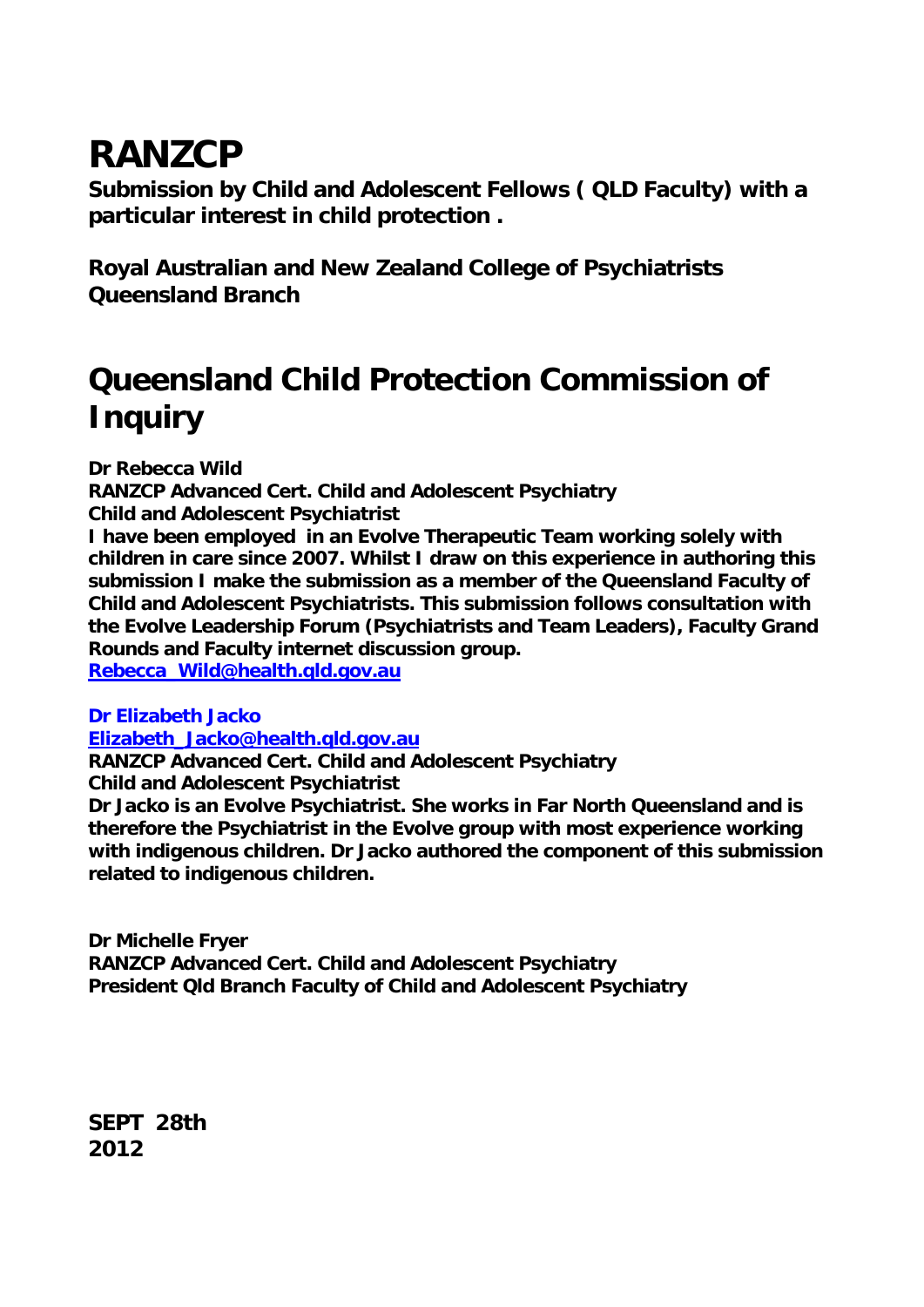## **Introduction**

Child Psychiatrists in Queensland have always worked with children in the care system because these children can present with significant psychological difficulties. Historically this population of children has been difficult to work with. A not unusual scenario was the child in care presented for psychiatric review in company with a youth worker, who has just met them. This person had no capacity to give the child's history or support any recommendations being carried out. Sometimes there was an expectation that children with complex problems might be "fixed" without anything happening in their care environment occurring to support this. The difficulty in influencing areas of children's lives that could support recovery led at times to a level of hopelessness in those trying to help these children. This was amplified by the fact that a significant proportion of them were identified as having conduct disorder, a condition that can be difficult to treat. For many other children in this cohort there was no diagnosis identifiable despite their very real psychological difficulties. In a mental health system that relies on diagnosis for resource allocation, they were sometimes denied service.

In the last six years some of us have had the opportunity to work intensively with this population of children in collaboration with interagency care teams, within the Evolve Therapeutic Teams and as part of the Evolve Interagency Service. This has coincided with an increase in our understanding of the neurobiology of the developing brain and the impacts of trauma and disrupted attachment on it. There was a realisation that our longstanding clinical observation that, children's development can be delayed or distorted by adverse experiences, can now be illustrated by neuro-imaging and by biochemical markers. In simple terms these children's brains can be damaged by neglect and abuse and we can now see this damage. This has drawn child psychiatry back to its roots in attachment theory. The integration of some of this thinking with a neurobiological framework offers hope for effectively preventing and treating psychological harms done to children in the family environment. The importance of human relationships, adults collaborating to ensure consistent positive relationships for children across their care environments are becoming more evident and there is emerging international evidence that treatment for these children needs to involve interagency collaboration and be multimodal eg involve work with the child, carer and school ([Vostanis, 2010\)](#page-26-0).

In the Evolve System we see this in action everyday. We see the commitment these children elicit from those that work with them: carers, child safety officers, teachers, therapists and we see how well these children respond when we are able to stabilise the system they live in and offer them boundaried and nurturing care from consistent adults. We also see children's progress stall or go backwards when we don't get it right and we see the systemic barriers that prevent us from meeting their needs. There are changes we can make to the way we work together to ensure we get it right more often. We can get more out of the resources we have available if we assess children properly, make plans on the basis of what they need and carry them through ensuring that their well being is our primary focus. There needs to be meaningful collaboration at every step.

In making a submission about the needs of children in care it is worthwhile identifying some of the principles many psychiatrists working in this area draw on in thinking about the needs of children in care. It can be easy to assume that all professionals working in the area share these principles and they are certainly becoming more of a consensus. In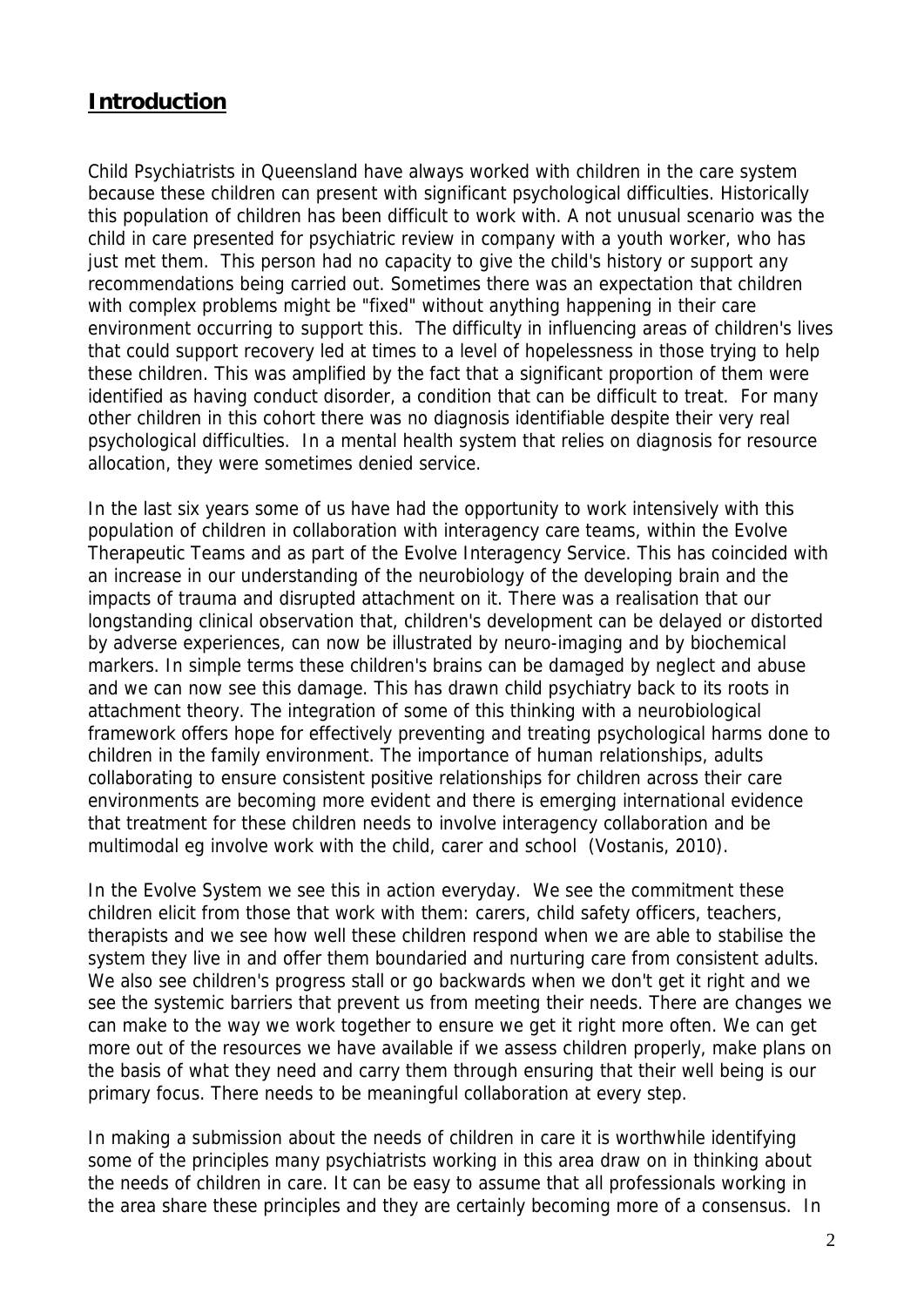practice there are a wide variety of schema for thinking about this group of children and it is worthwhile making clear the assumptions underlying any recommendations to be made in this submission.

#### **A Child Psychiatrist's Framework for Understanding Children in Care.**

#### **1. Children need safe consistent and relatively thoughtful, available attachment figures to thrive.**

This is particularly crucial for babies. Without this care babies are psychologically harmed. It is not enough to meet children's more obvious needs a consistent figure needs to be emotionally available and keep them in mind [\(Zeanah, Shauffer, & Dozier, 2011](#page-27-0)). They also need to be offered inclusion in families and communities. If parents can't provide this for them the care system needs to do so. Older models of care don't prioritise this. Historically care providers have sometimes been discouraged from supporting children to attach, as it was feared this would rob them and their parents of family connectivity. Family connectedness remains very important but needs to be provided in such a way that children's needs for safe, nurturing stable placements are not jeopardised. There are many ways children can retain a family connection and identity that do not put other needs at risk.

#### **2. Overwhelming adversity doesn't make children tough and resilient**.

**Cumulative harm** is the process whereby children become increasingly vulnerable with repeated harms and cope less well with each loss or trauma. [Bromfield and Miller \(2012](#page-26-1)) provides a useful overview. There are two main avenues for children to be cumulatively harmed. Sometimes we leave them with or repeatedly reunify them with parents who harm them. Sometimes we take children into a care system that can't always meet their needs for care and may expose them to repeated placement breakdown and other harms.

**Permanency Planning** is therefore very important. This involves identifying and appropriately resourcing and supporting parents who can develop the capacity to provide care for their children. This avoids children being exposed to cumulative harm in care. It remains important to quickly identify and remove children whose parents pose an ongoing risk to them when it is clear that this risk is not likely to change. This should allow placement in long-term stable well-resourced foster care or adoption.

An important challenge is identifying the two groups and managing the risk in the cohort who fall in between the two extremes. This makes the need for expert and intensive assessments clear and it may be that in some cases this needs an interagency approach including other professionals other than child protection officers. Psychiatric assessments for both parents and children to determine their individual needs, capacities and the fit between them may be necessary where there are concerns about psychological health.

**3. Both complex trauma,** by which we mean repeated trauma (usually abuse or neglect) in the context of close relationships **and disrupted attachment do significant harm** to children. There is now an international literature documenting the way these children present clinically and the neurobiological indicators of damage in this population of children. [Delima and Vimpanij \(2011\)](#page-26-2) offer a useful summary of findings. Typically this group of children can have difficulty across a broad range of areas. This includes, but isn't limited to, difficulties with learning, communication, social skills, developing close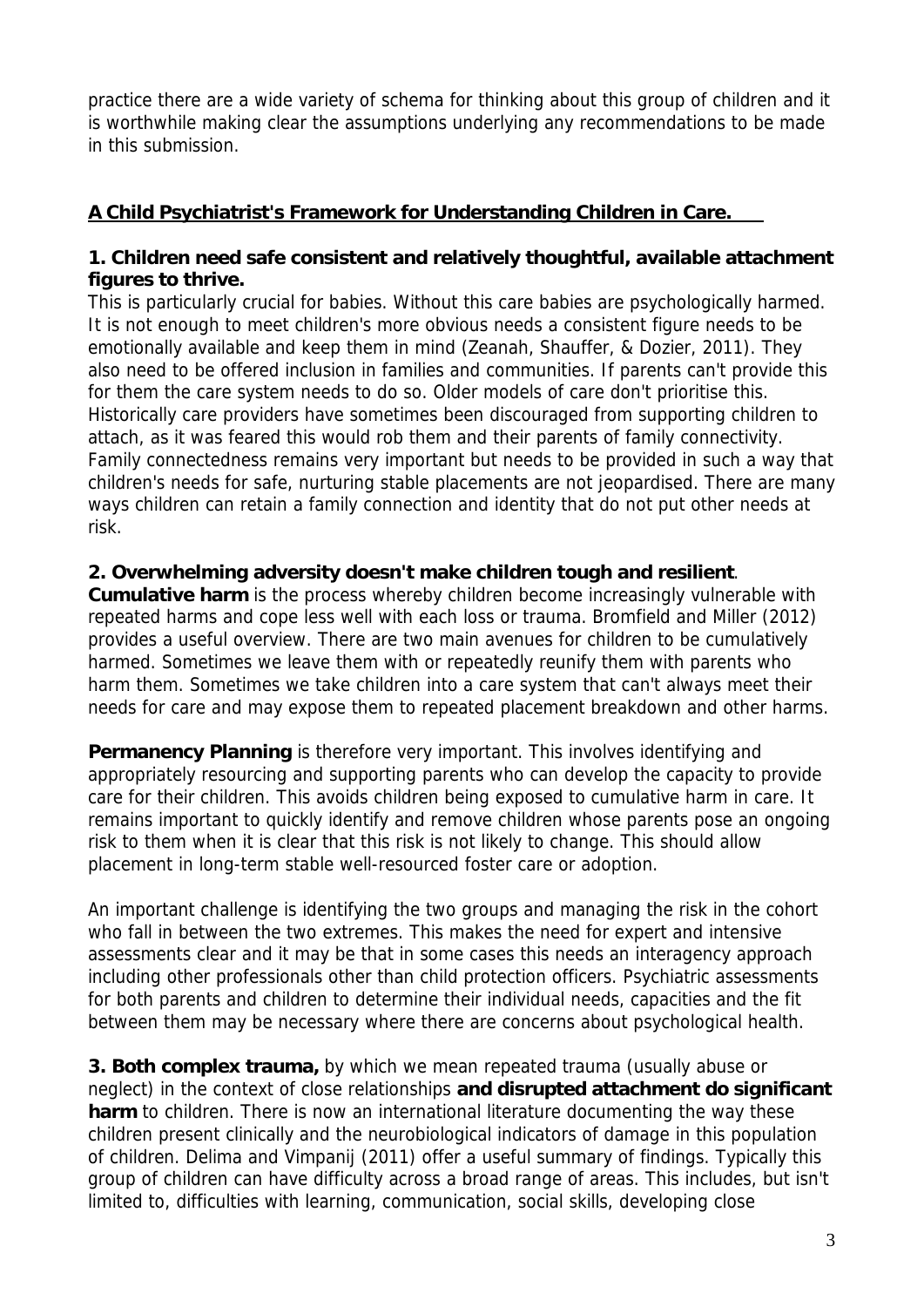relationships and managing feelings. All of which can impact on their functioning at home, school and other settings (D'Andrea, Ford, Stolbach, Spinazzola, & van der Kolk, 2012). Although there are clear patterns in this population each child needs their needs considering individually and they can surprise us with unexpected resilience or marked vulnerability.

**4. A developmental perspective** is important in thinking about the needs of children as neither children nor adolescents are mini adults and they have different needs and potentials. A developmental perspective changes the way we think about decisions for children. For example, we now see permanency planning for babies as urgent because we are aware that there is a small window for them to have the best opportunity to attach to a primary carer and that subsequent removal from this carer compromises their development and must only be done with careful consideration. New neuro-developmental perspectives on adolescence suggest that adolescence for some children continues until the early twenties, that it is a period of significant neurological remodelling and as such a period that provides hope for intervention. The policy implications of this are profound; it gives weight to funding appropriately targeted interventions for adolescents. It also means that we have to be more thoughtful about transitioning children out of the child protection system and other supports at eighteen. Some children experience impulsivity and emotional turmoil, during this developmental phase and we are aware their brains may not function like those of adults, until their early twenties.

**5. Decisions about care environments need to match the specific needs of individual children with the care environment**. There is a subgroup of children with special needs, either acquired via trauma and loss or pre-existing who need better than usual care. For traumatised children or children with disorganised attachment we now recommend reparative care. This is care that helps them recover and heal. Provision of care like this requires a capacity for patience and thoughtfulness not everyone possesses. Not every foster carer can provide it. Some biological parents make great gains in addressing their own difficulties and develop the capacity to parent some of their children appropriately, without being able to meet the needs of older children who are recovering from prior trauma. Decisions about placement, contact and reunification should be based on a thorough assessment of the child's needs and the capacity of the parental figure to meet them. The question is not can this person be a good enough parent but can they parent **this child?** Could they do it with an appropriate support network? Can we realistically provide what they need?

**6. Consistent long-term relationships and minimal transitions in care are important for all children.** For children who don't live in the care of their parents it becomes crucial that those who are responsible for their care, particularly foster carers and child safety officers but also teachers, therapists, youth workers are consistent figures in their lives and that when change occurs it is where possible planned and sensitively managed. Without this we produce a population of transient children who no-one holds in mind in any meaningful way. To ensure these children are held in mind we need to develop a stable workforce across the sector and reduce the turnover we face, in both organisations and individuals within organisations.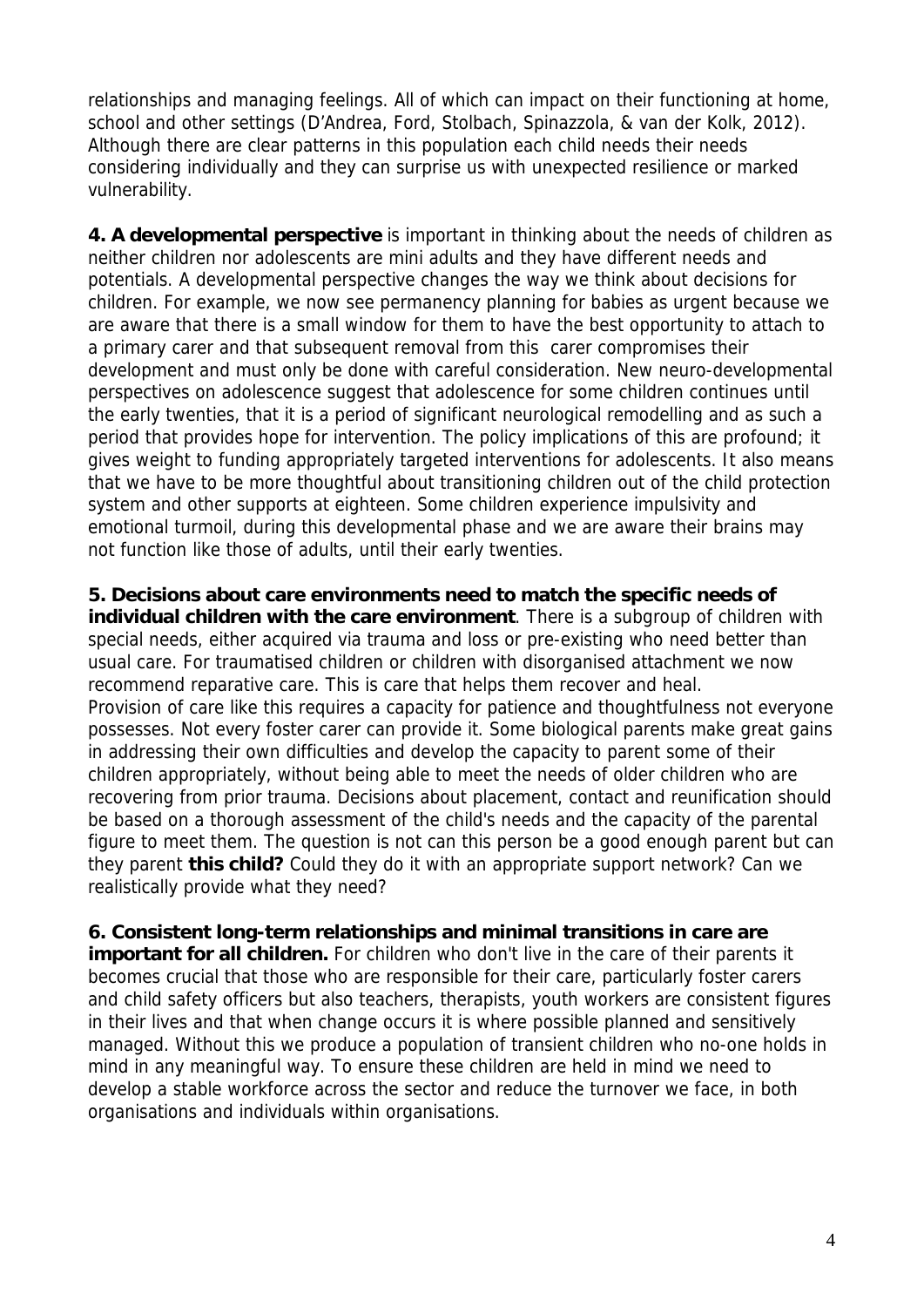#### **6. Collaborative care**

Among the therapeutic models of care that show promise for abused and neglected children are

- Multidimensional Treatment Foster Care [\(Westermark, Hansson, & Olsson, 2011\)](#page-26-3); [\(Henggler & Schoenwald, 2011](#page-26-4))
- SACCS Recovery Program (2011)

http://saccs.co.uk/recovery/outcome-5-longitudinal-study

(Zeigler, 2011)

http://www.jaspermountain.org/brochures\_reports.html

• Take Two in Victoria

They are all accumulating evidence that they can make differences in the lives of children in care with severe psychological difficulty. (Of these to date only MTFC has shown independently reproducible benefits but the others, like the Evolve Program, can provide internal outcome data that shows marked improvement in functioning).

These programs have in common control over the model and quality of care children are offered at home, at school and in therapy, offering a cohesive integrated therapeutic model. Some of them have the capacity to step children through an integrated model from intensive services like therapeutic residentials to foster care, supporting transitions and maintaining relationships. Our rather fragmented care system in Queensland has not made this possible. However, there has been preliminary success using the Evolve Interagency Program to build collaborative care and there is potential to build on this.

It is important that crucial decisions made by all the agencies involved in the care of these children (this would include decisions to exclude children from school, offer a particular therapeutic program, changing placements and other child protection case planning) should where possible be on the basis of consultation and where expert advice has been requested from services such as Evolve or from private practitioners it should be incorporated into the decision making process. It may be discounted in the face of other information or advice but it should be considered.

Agencies that work with this population of children need to have enough longevity to build a skill base, a consistent work force, collaborative partnerships with other agencies and a realistic understanding of the resources needed to sustain good practice. The system in place where the Department of Child Safety brokers services from foster care agencies, residential services, private practitioners often on the basis of competitive tendering and short term contracts does not lend itself to the cohesive integrated system of care needed. There appears to be quite a high rate of turn over of agencies.

A final advantage of collaboration across agencies is that the very difficult conundrum of how to protect children is shared across the community. Decision-making has multiple inputs although a single agency The Department of Child Safety retains specific expertise in child protection and retains legislative authority. This, authority, if it is operationalised via a consistent relationship with a child safety officer who knows the child well and combined with the provision of a consistent caregiver, provides a safeguard to the child falling between the cracks. There has historically been a tendency when we hear of children being harmed to deal with our distress by scapegoating those we delegate responsibility to. It is however a whole of community responsibility to keep children in mind and find the appropriate resources to care for them. A rational debate promoting realistic accountability across agencies and focusing on solutions rather than blame is needed.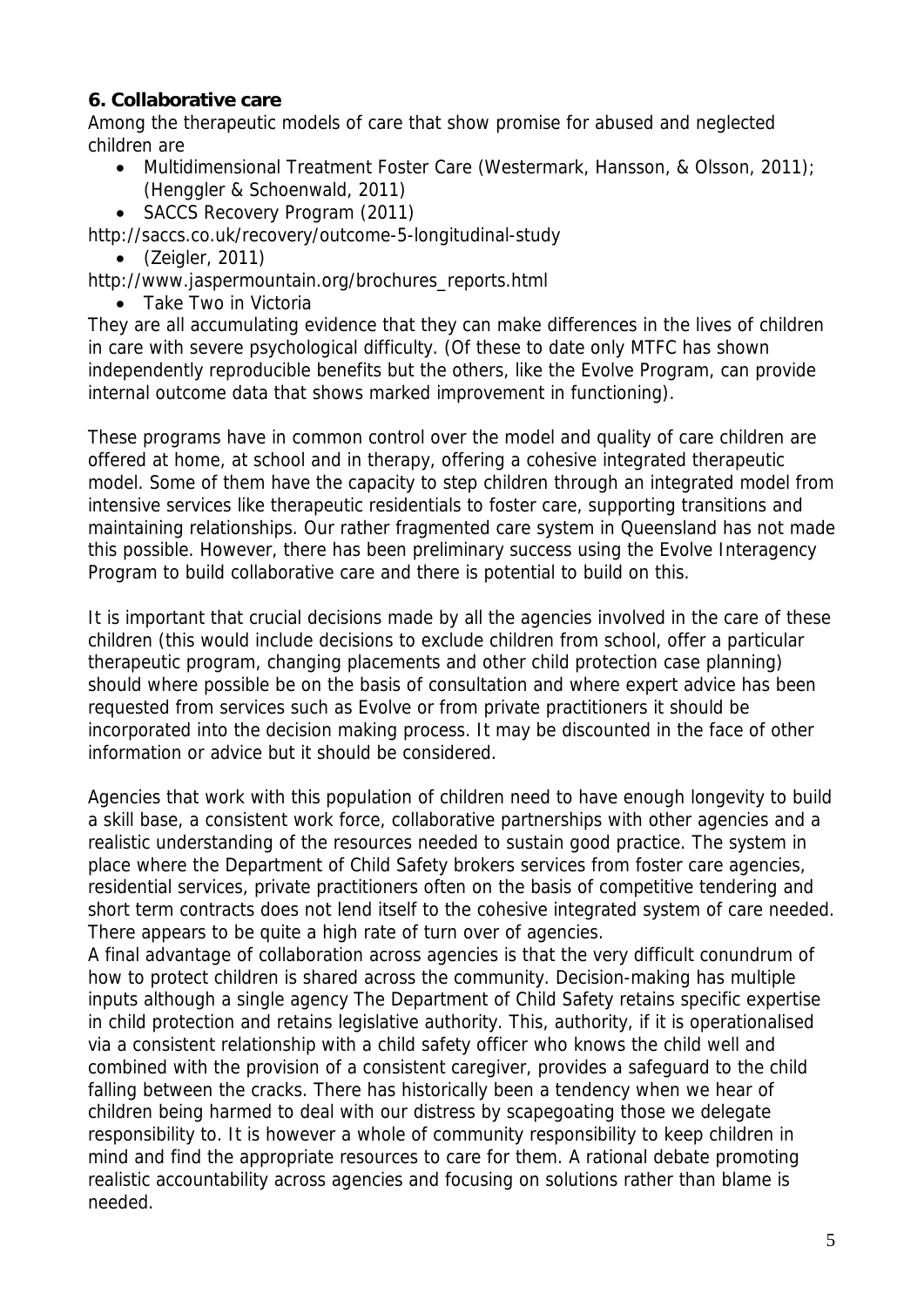**7.** A culture that fosters the development of **clear standards of professionalism and expertise** across the sector and integrates expert opinion into decision making about children in care should be developed and sustained. This includes

- child protection
- the foster care and residential care sectors
- education
- therapeutic care including mental health private practitioners
- practitioners who do parenting capacity assessments or provide therapeutic services to parents
- reunification services

We should be moving towards ensuring that all people employed to work with these children are appropriately trained and accredited, and have ongoing professional development and reflective supervision. We need opportunities to support the development of specialised skills in working with children in care within our professional groups. We need to have clear expectations about what special skills or credentials are necessary to complete a particular task. We need clarity around what professional standards are expected in relationship to particular tasks. For example parental capacity assessments appear to vary markedly in quality and yet this is a crucial document for making good decisions for children. There is an international literature which makes recommendations about the process ([White, 2005\)](#page-27-1).

#### **8. In considering resource utilisation in child protection a whole of government approach considering the cost of abuse and neglect across the lifespan needs to be taken.**

 Resources saved in child protection may simply shift costs to other areas such as health, education, the forensic system,result in lost productivity and intergenerational transmission of ongoing childhood abuse and neglect [\(Scott J, 2010](#page-26-5); [Taylor et al., 2008](#page-26-6)). In thinking about where to put resources in our society it makes perfect sense to avoid children being harmed in the first place rather than undertaking the very expensive work of patching them up afterwards. Obviously addressing the social and cultural antecedents of child abuse and neglect is important especially in looking at the needs of indigenous children. A whole range of interventions that prevent damage being done to children and intervene early with psychological problems before they become entrenched can be identified. These provide a cost effective approach and reduce the need for resource intensive interventions in more damaged children. ([RANZCP, 2008,](#page-26-7) [2011](#page-26-8), [2012\)](#page-26-9) documents have provided useful overviews of these interventions. From the perspective of psychiatrist working with children in care it is worth adding that when intervening with vulnerable populations attachment informed parenting interventions are recommended although the evidence base is promising rather than established.

**However, there remains a need for tertiary intervention services with those children who have experienced significant harms.** The size of this group of children may reduce over time but it is unlikely that they will disappear completely. Currently we have large numbers of these children in our system and it is neither ethically excusable nor sensible from a resourcing perspective not to intervene intensively with them.

**All work with children and adolescents is early intervention and even the most expensive tertiary interventions in this population can lead to cost savings in the adult health and forensic systems and make intergenerational change possible.** Without intervention this group of children are likely to suffer significant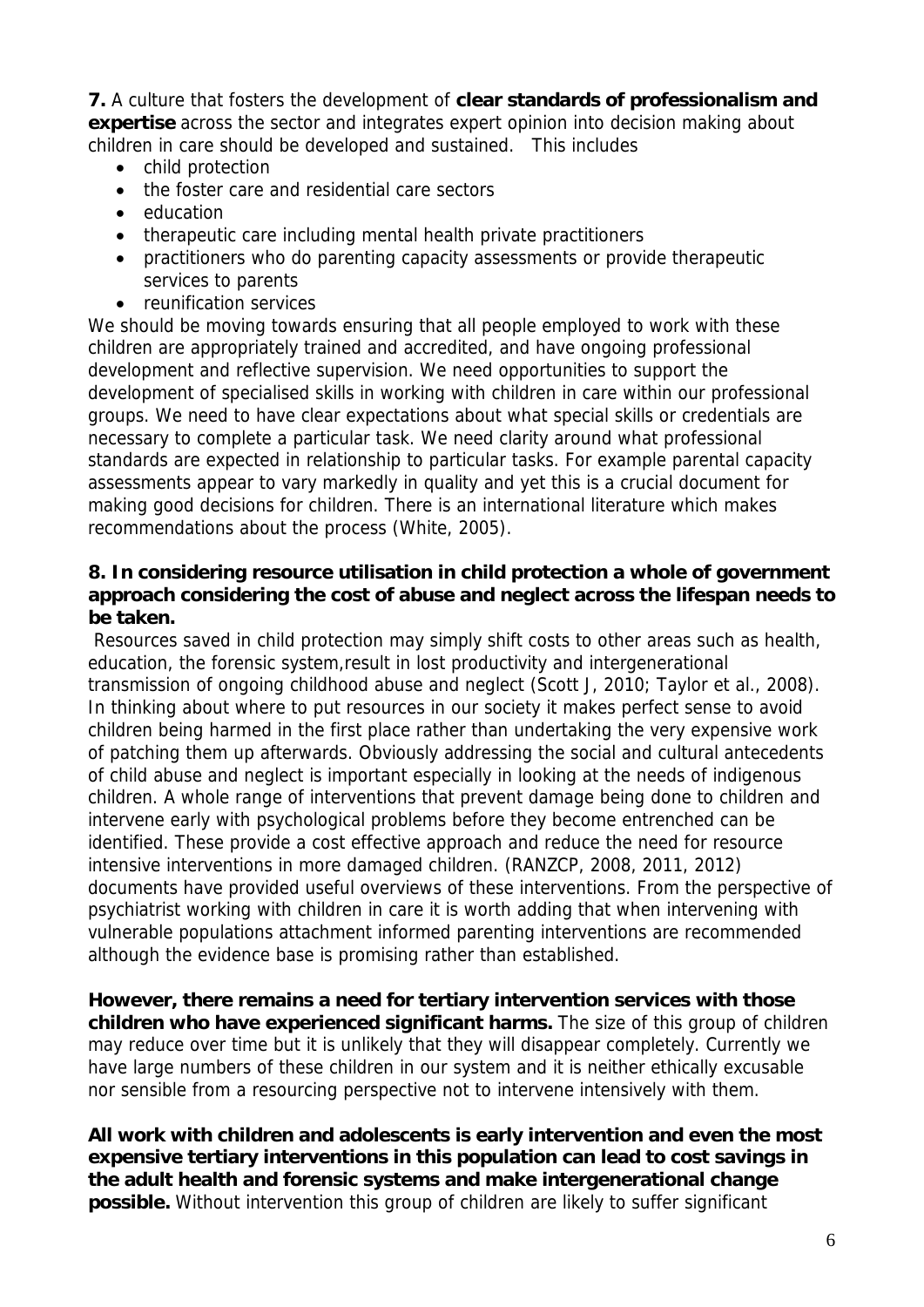physical and psychological health problems, are more likely to be involved in the forensic system, utilising significant resources throughout their lifespan. They are also less likely to complete education many of them being excluded even from meaningful primary education, engage in the work force or to be able to parent effectively.

**There is a "dose effect " to take into consideration with these children.** We would not expect children who have suffered severe physical trauma to recover without intensive rehabilitation. Children who have experienced serious and repeated psychological harm also need intensive treatment and as previously described there is emerging evidence that treatment that works is multimodal eg therapy with the child, needs to be supplemented by interventions to ensure therapeutically informed responses by carers and schools. The work is also collaborative ([Vostanis, 2010\)](#page-26-0). For this subgroup, less resource intensive interventions are unlikely to have positive outcomes.

Evolve Therapeutic Services are referred children with extreme psychological need. It is notable that these children are often referred as **large sibship groups from families who have an intergenerational history of disrupted attachment, complex trauma and child protection concerns.** Obviously the resources used by these families across child protection, education, health, and forensic services are significant. An interagency approach to assessing and meeting the needs of both the adults and children in these families might make it possible for us to change the cycle. From a purely therapeutic perspective these families are typically difficult to intervene with in terms of supporting their children to reunify. However, we have had considerable success in stabilising the placements of these children, keeping them in school in such a way that they make both academic and social gains and engaging them therapeutically. Supporting these children to process their traumatic experiences of abandonment and abuse and to develop the capacity to reflect about their familial patterns and future relationships, supporting them to use their experiences of good care to learn how to think about the feelings of others and to have healthy relationships is our best hope of preventing the cycle continuing into the next generation. Good care alone is generally not sufficient to support this shift in children with complex and extreme difficulties and needs to be twinned with intensive therapeutic support.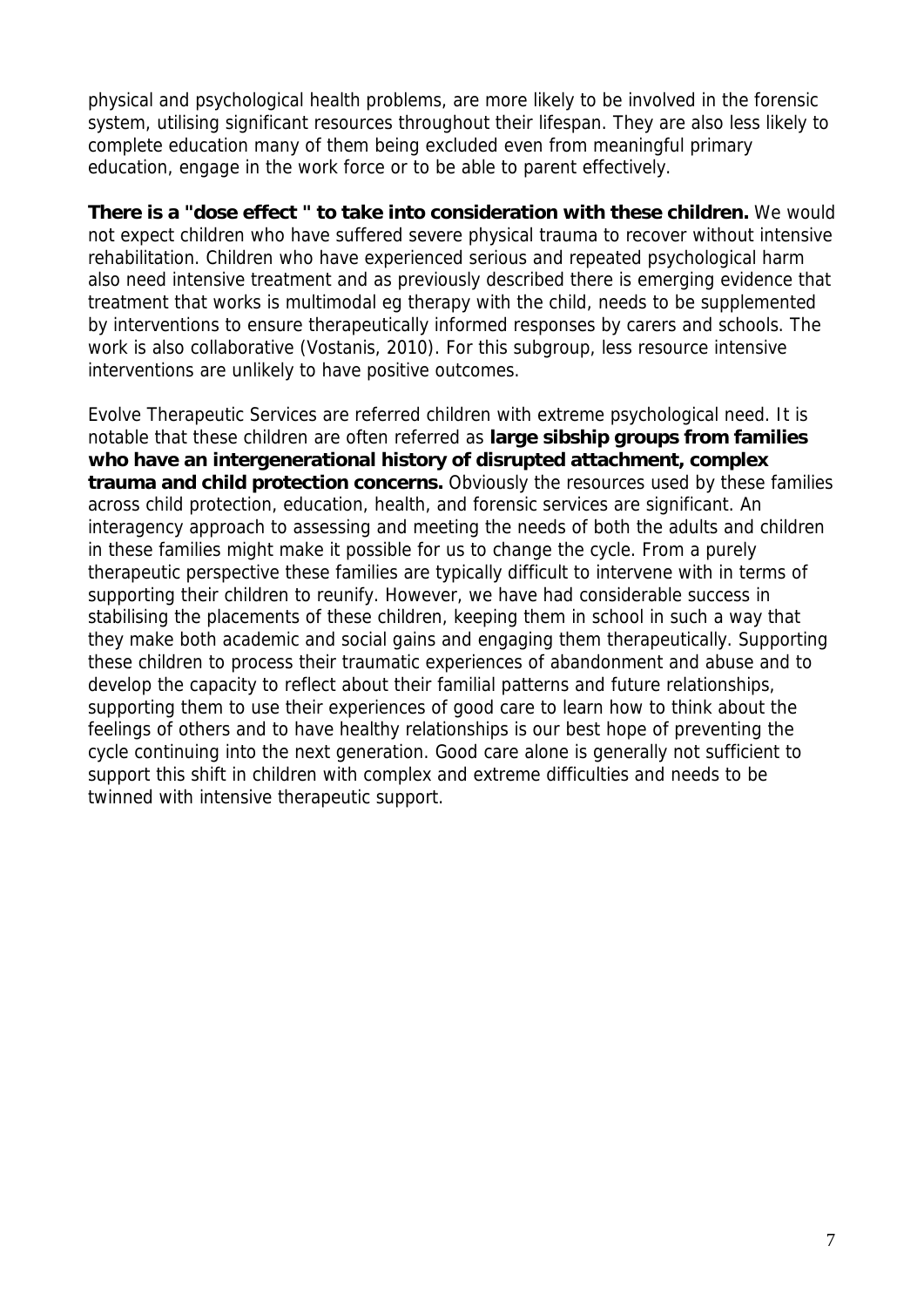## **Response to specific questions of the Commission into Child Protection**

## **1.THERAPEUTIC DIRECTIONS**

In reviewing the success with which the Forde and CMC enquiries have been implemented we have chosen to focus on

#### CMC recommendation 7.5

"That more therapeutic treatment programs be made available for children with severe psychological and behavioural problems. Successful programs should be identified, implemented and evaluated."

This is the recommendation that led to the development of the Evolve Therapeutic Service and about which psychiatrists are best qualified to comment. In the interest of providing a timely submission further comment is deferred although there are many recommendations from the CMC enquiry that have significant implications for the psychological well being of children in care which we would be happy to provide further feedback. In summary many gains have been made since the CMC enquiry and there remains much work to do.

#### **RECOMMENDATION ONE THAT THE EVOLVE THERAPEUTIC PROGRAMME CONTINUES**

We recommend that ETS continue to provide therapeutic intervention for children in care who need expert intensive trauma and attachment informed care and require the involvement (at least initially) of intensive interagency collaboration. This is a group of children whose needs are not met elsewhere and who are unlikely to benefit from a less intensive service.

We are aware that you will have access to the ETS 2011 Evaluation Report, which reviews the available qualitative data and provides case studies to illustrate the ETS programs capacity to support children back towards a healthy developmental trajectory. This material has been canvassed in the Inquiry to date in some depth and we will not it reiterate here. As discussed previously tertiary programs for children with severe psychological difficulties remain necessary and are an efficient use of resources if a broad perspective is taken.

The value of the ETS program itself needs to be considered in terms of its broader impact. It has been a crucible for the development of a workforce with specialised skills and for trialling, evaluating and adapting interventions in the area of disrupted attachment and complex trauma.

There is now a wider subgroup of psychiatrists and other clinicians who have built expertise in this particular model.

Evolve Therapeutic Services as a system support capacity for skill development in the broader mental health system, through our supervision and peer engagement with other psychiatrists and mental health workers. This is very much a reciprocal process as we draw on and consolidate the considerable expertise there is amongst the broader child and adolescent psychiatry workforce.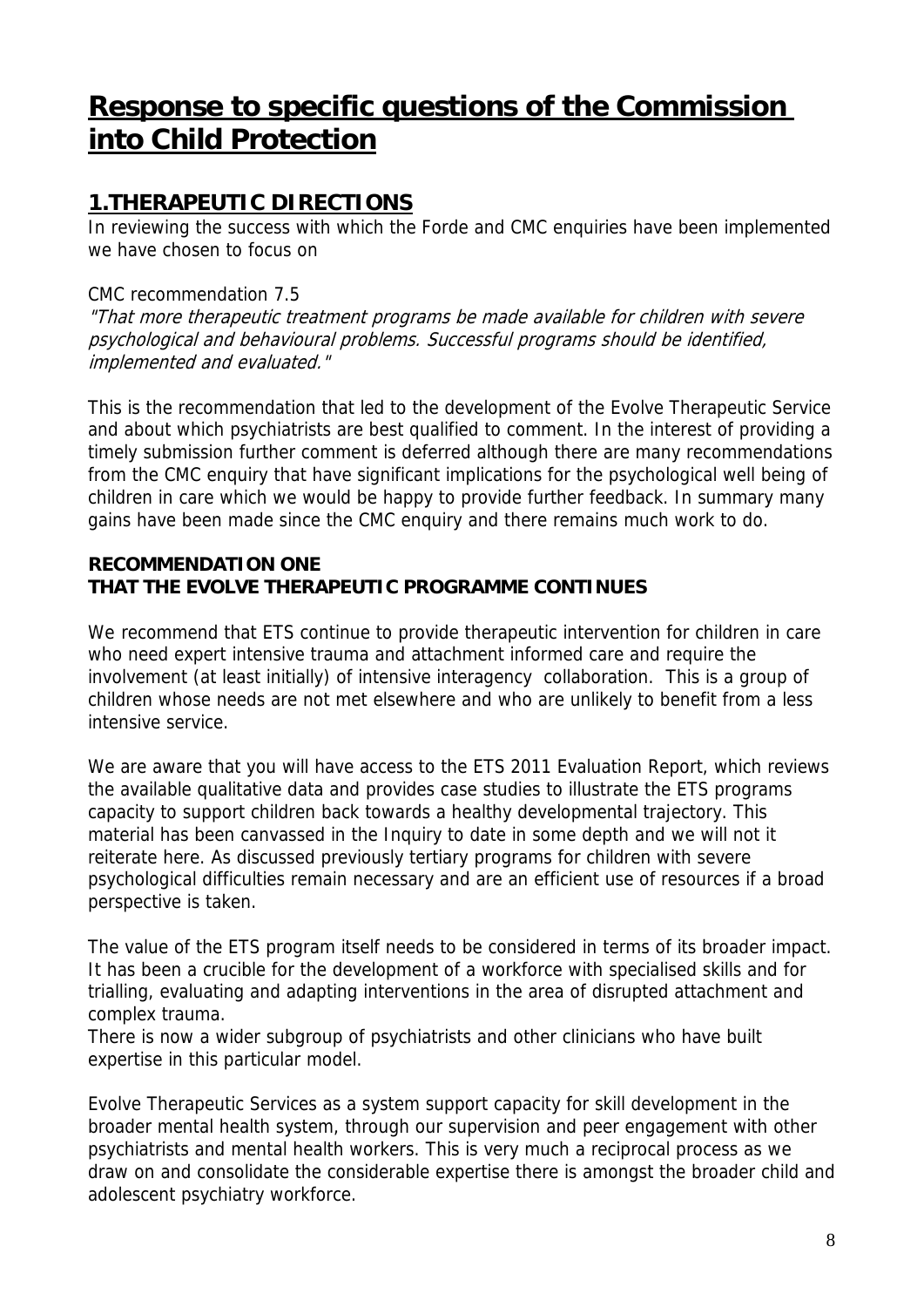Our Professional Development staff and other clinicians provide formal training for carers, child protection, education, residential staff and others. It could be argued moreover, that the influence of Evolve travels further than the children directly treated and those directly offered training The carers, teachers, residential care workers, child safety officers, youth justice case workers, police etc. who have engaged in stakeholder teams or other liaison relationships gain valuable skills and knowledge which they utilise with other children. Each child receives regular frequent contact by their therapist not only with them but also with their carer, the child, the school, residential facility, biological parent or others in addition to the work with the whole care team.

## **SERVICE GAPS**

**It appears useful, in responding to a question about implementation of recommendation 7.5, to take the opportunity to identify service Gaps for ETS and the broader therapeutic care sector and make some recommendations for addressing these, recognising that a long-term, 5-10, year plan is needed.** We acknowledge that in the current climate planning service expansion is difficult. However, we need to provide a map for the medium term which acknowledges the resources needed to meet the needs of this population of children and stem the escalating cost of treating them "down stream" either as children who have experienced avoidable cumulative harm and as adults who received no reparative care following this harm.

#### **RECOMMENDATION TWO**

#### **THAT APPROPRIATE CLINICAL LEADERSHIP BE PROVIDED WITHIN THE EVOLVE THERAPEUTIC SERVICES PROGRAMME**

**A. Each Full time Evolve Psychiatrist should supervise the work of no more than ten clinicians. The provision of meaningful clinical leadership to Evolve teams with higher ratios is not sustainable.** 

- Clinical work with children in care with complex and extreme needs is work that has an emerging but not deep evidence base and few clear cut clinical guidelines or practice parameters. Therapeutic interventions therefore have to be individually crafted often from first principles and carefully monitored and adapted. This is a population of children with significant disability and who not infrequently are at significant risk of harming themselves or others or of deteriorating, without good care. It is therefore a population of children who will are arguably best provided with the expertise provided by a multidisciplinary team led by a psychiatrist. This gives the teams leadership from a specialty that integrates expertise on the
- developmental neurobiology and the impacts of trauma and neglect,
- psychopharmacology :ensuring children are neither medicated unnecessarily nor have helpful medications withheld. Ensuring there is some consensus statewide about such treatments.
- the diagnosis of mental disorders and ensuring this is done consistently across the state
- psychosocial interventions in complex circumstances where initial treatments have been ineffective or there is the evidence base is not yet clear . Critically assessing the clinical rationale and available evidence for treatments.
- Integrating a psychiatric framework with that of mental health colleagues from other disciplines and the wider care team should ensure that assessments are thorough and treatments tightly planned and efficient, and that all care (mental health, physical health, parenting, child protection, education etc. is integrated and holistic).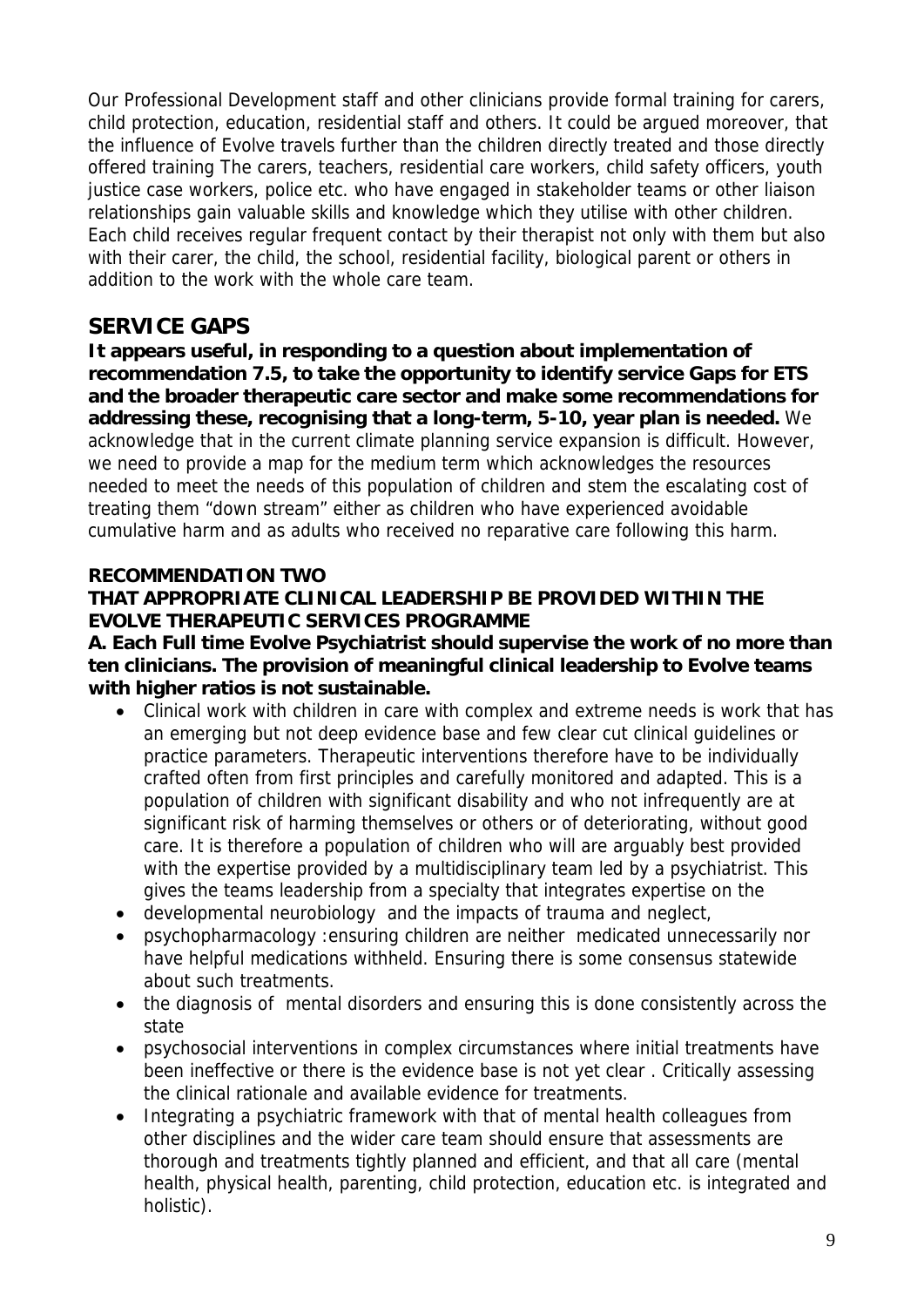- supporting appropriate program development and evaluation and professional development for teams and stakeholders at a local and statewide level.
- Given the potential influence ETS has over the whole service sector, ensuring expert input into best practice, efficient interventions are crucial. There needs to be enough psychiatry time to ensure a genuine influence over the quality of care.
- have a role in building liaison relationships with Senior staff in other agencies, paediatricians, CYMHS psychiatrists, Child Protection etc. this is one of the most useful interventions involved as where there is capacity to engage in this there been built a shared framework for understanding the needs of these children and avenues for acting cooperatively to meet them, which makes it much easier to produce the circumstances in which children can make therapeutic gains.
- The breadth of role for psychiatrists recommended above is based on RANZCP expectations, which are modelled on the CansMEDS framework ([Cornwall, 2009;](#page-26-10) [Frank, 2005\)](#page-26-11).

**B. Planning for ongoing development of subspecialty expertise in complex trauma and neglect by providing a senior registrar position. Ideally this should be a statewide position.** 

#### **C. A Clinical Director position for Evolve Therapeutic Service should be developed to ensure ongoing statewide clinical leadership and clinically informed liaison with Senior Decision makers in other agencies.**

n the current structure of the ETS program statewide planning and liaison can be time consuming and difficult as psychiatrists have little formal access to senior child protection staff on a statewide level. Recommendations made by the leadership group in Evolve, which is made up of psychiatrists and team leaders have little formal influence, some important decisions about the statewide program historically being made at a project officer level without consultation.

For this reason we would recommend that a fulltime statewide Clinical Director position be developed. This Senior Psychiatrist would work closely with the ETS psychiatrists and have a circumscribed clinical role to ensure they continue to understand the clinical challenges faced. At least 0.5 FTE of their role would need to be clinical leadership of the statewide program ensuring integrity of therapeutic approach and that professional development and service and intervention evaluation is clinically informed. Crucially they would develop strong liaison relationships with Senior Child Protection and Education Staff and provide expert advice on the psychological needs of children in care. They would also develop strong links with Directors of Child and Youth Mental health, Paediatrics and Adult Mental Health to support the development of a cohesive, integrated approach to children in care within the health service.

Clinical leadership at a statewide level will be crucial to the provision of a cohesive tertiary level program given that local area hospital networks will in future manage each Evolve Team.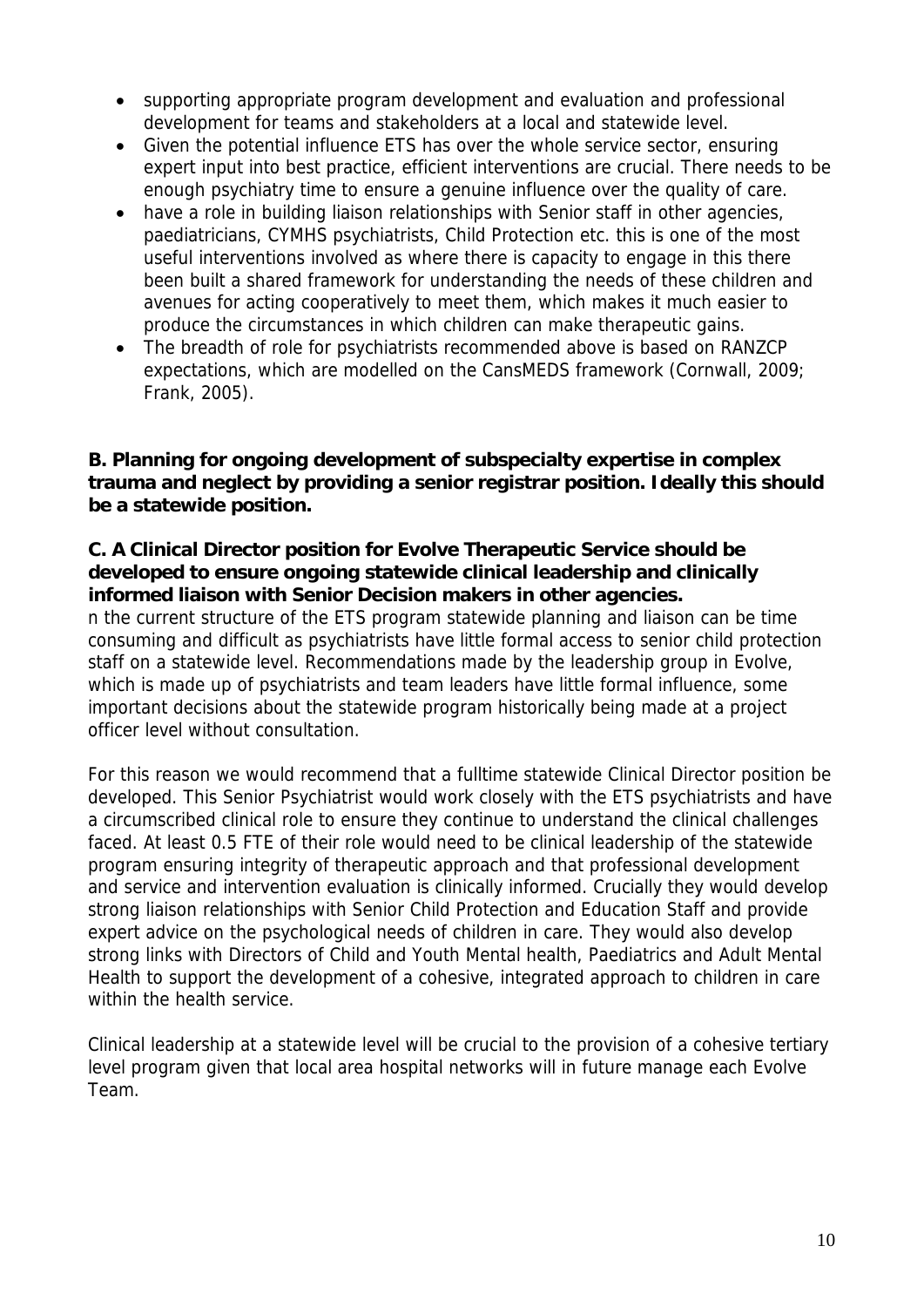#### **RECOMMENDATION THREE THAT THERE IS ONGOING EVALUATION OF THE PROGRAMME AND THE INTERVENTIONS PROVIDED**

Building a better understanding of the common difficulties experienced by and the interventions that are useful in this population of children is crucial. A partnership between a University and Evolve may well be a useful place to start. Evolve has had funding for research officers and this has made the collection and synthesis of data about program outcomes possible. It has not been as efficient and productive as it has the potential to be for a number of reasons. There has been a lack of centralised leadership for this team and some of the direction has come from the interagency project officers/ project managers group whose positions are not recruited on the basis of clinical or research expertise. The development of a Senior SERC position, which was until recently filled by a senior clinician with a research PhD, has improved the quality of the output of this team considerably but this work continues to be directed by the project officers group.

 In the longer term the development of professorial position in child psychiatry focusing on children with disrupted attachment and complex trauma could be very useful in providing direction and leadership. In the short to medium term linkages with existing professorial positions interstate would enhance capacity to make meaningful evaluations. Also valuable would be a position resourcing the child psychiatrists and professional development coordinators in exploring available literature to use in ongoing development of therapeutic program and training, in supporting clinicians with smaller projects within ETS teams, ie case series, audits and evaluation of interventions leading to publication and sharing of the services findings and in fostering the development of an auditing and evaluation culture. These evaluators should eventually develop larger projects across the state drawing on ETS and CYMHS populations. Evaluation to be led by clinical and academic staff with backgrounds in mental health rather than project officers and to be linked to performance indicators such as stabilisation of placement, engagement in schooling that have relevance to children's quality of life.

#### **RECOMMENDATION FOUR**

#### **THAT THE EVOLVE MODEL BE UTILISED TO PROVIDE CARE FOR OTHER POPULATIONS A. UNDER FIVES**

**B. CHILDREN WHO ARE UNDER CHILD PROTECTION ORDERS BUT REMAINING WITH THEIR PARENTS** 

**C.CHILDREN WHO ARE BEING REUNIFIED** 

#### **D. STEP DOWN CAPACITY FOR ETS CHILDREN WHO HAVE ONGOING THERAPEUTIC( LESS INTENSIVE) NEED AND CAN'T TRANSITION TO ANOTHER SERVICE.**

These Clinical Programs could continue to utilise the ETS model ie

- intensive support for children with complex and extreme needs
- provided by a multidisciplinary team led by a psychiatrist,
- drawing on the emerging evidence base available and current best practice
- integrating this with knowledge of local systems and resources to develop individualised plans.
- support is embedded in an interagency process to provide cohesive, collaborative care
- structures are placed within a statewide evaluation program to capture the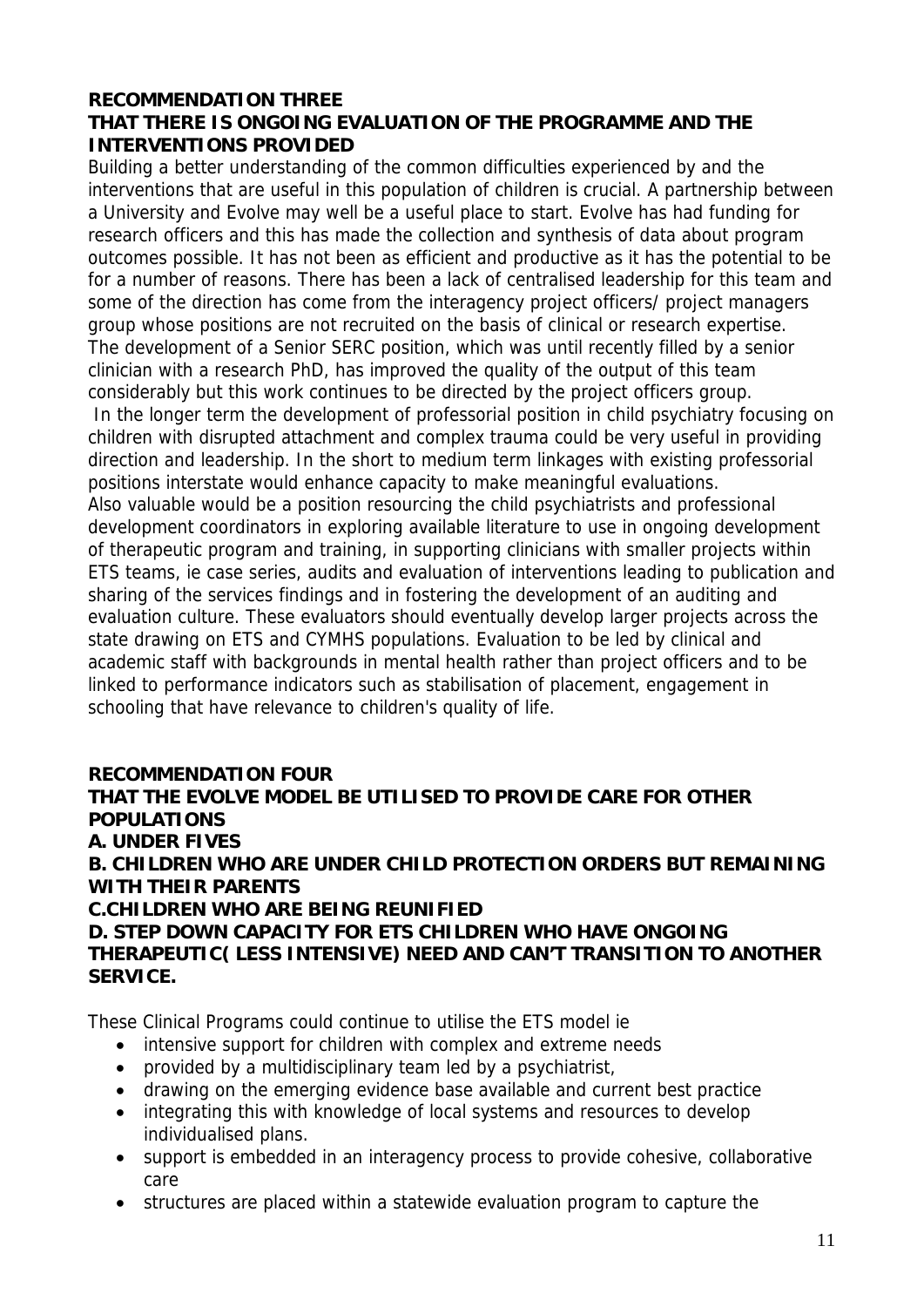evidence about what difficulties these children face and the interventions which are helpful to them

 sharing skills across the sector via formal training, professional links and supervision networks and via exposure to the work through interagency collaboration.

In this way the work done with these children can build capacity in other services. Work with the biological parents in these primarily therapeutic program would necessarily need to incorporate the capacity to identify the specific needs of the child, the parent's current capacity to meet these needs, whether this capacity is likely to improve with support . This might then inform child protection planning about the capacity and progress of the parent. This group of parents, whose children have significant psychological difficulties will need parenting assessments either by part of the Evolve Service or in partnership with a specialist service appropriately resourced to provide assessments in this complex group. Many of these parents will require psychiatric input into their assessments to evaluate the impact of their own prejudicial histories or comorbid mental health problems on their parenting.

#### **1. Early Years program**

ETS and CYMHS are theoretically set up to provide care to children from 0-18. However the 0-5 group are infrequently referred. In the Evolve population this is probably explained by the fact that although babies and very small children can present at the extreme and complex end of the spectrum we as adults find the signals that very young children are distressed or not functioning difficult to read. This is unfortunate because this early period of life is one in which there is much neurodevelopment and capacity for recovery. It is also a period when templates for attachment are laid down.

For children in foster care engagement with a service like ETS or CYMHS is the opportunity for foster carers to learn to read the signals disturbed babies and children send and respond providing attuned reparative care, supporting the child to attach healthily to them and reducing their chances of multiple broken placements and cumulative harm in care. Even when babies and small children will eventually return to biological parents they must have foster care that supports them to make attachments to their current primary carer (the foster carer) because without having an available attachment figure in their home they will suffer psychological harm ([Zeanah et al., 2011](#page-27-0)).

If ETS provided a parallel program for children in the care of biological parents then this would be the opportunity for a multidisciplinary team to provide a thorough assessment of the child's specific needs and their parent's capacity to meet these needs. Where there are deficits in parenting capacity this team could provide a plan either identifying the areas where the parent can be supported to meet the child's needs, what difficulties they are facing that can be remediated and what support they need. Such an assessment is likely to rely on the team psychiatrists experience in adult mental health and might draw on information from treating teams in adult mental health or drug and alcohol. ETS would where possible support the parent in attuning to their child's needs via psychoeducation, modeling, and intensive in situ support of time spent with their children etc. Keeping the developmental needs of the child uppermost the ETS team could advise Department of Child Safety about progress made and whether it was timely enough to meet the child's needs. There would be parallel permanency planning in case change does not occur.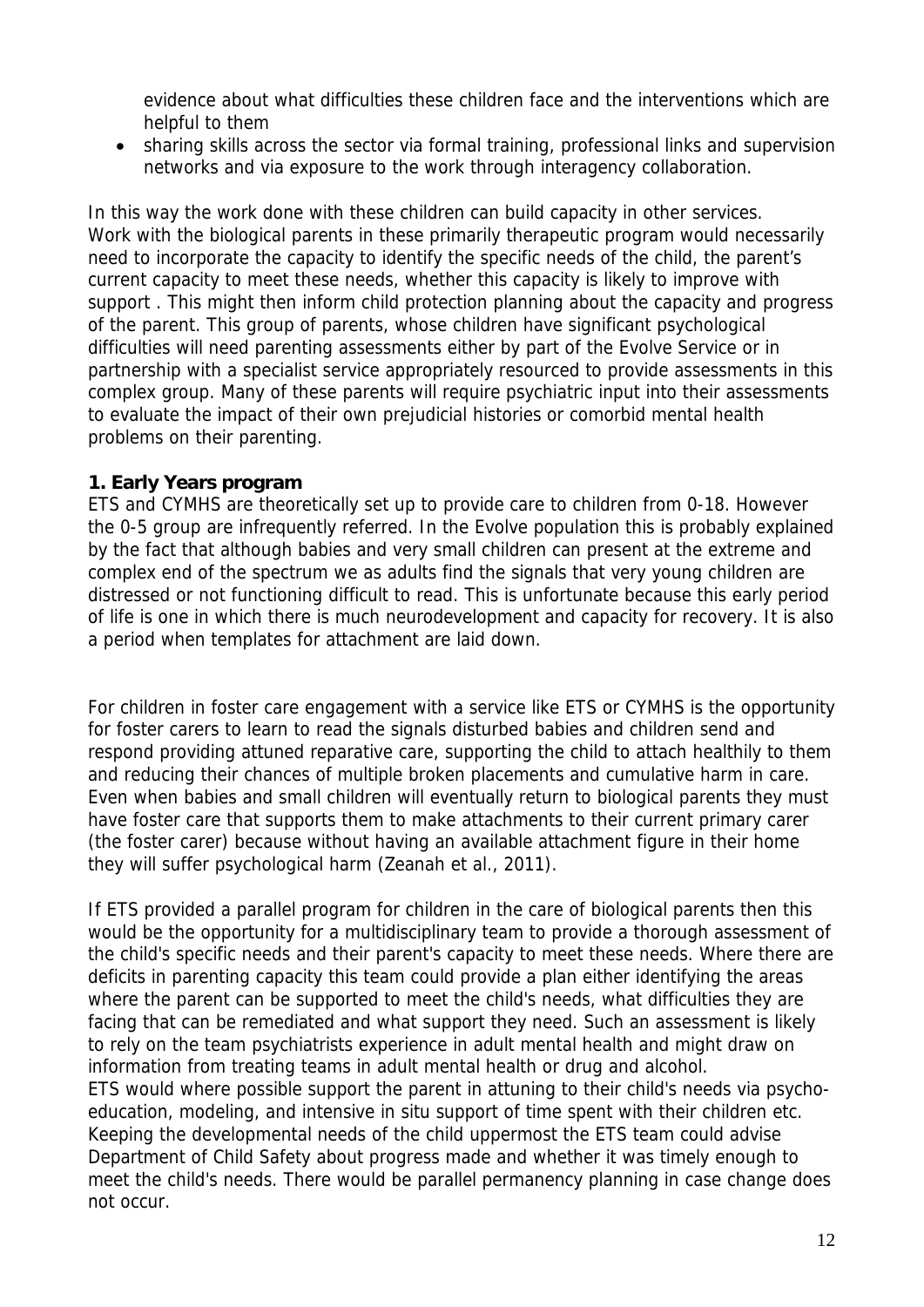The team might identify early, risks that are unlikely to change and advise accordingly so that permanency planning can be implemented.

It remains important that if children are to need permanent placement that they are placed as early as possible to allow them to avoid cumulative harm and develop healthy attachments.

The training Evolve provides to child protection staff about the developmental needs of children and the impact of abuse and trauma could be expanded and support their capacity to identify and refer young children early. We could also support them in thinking about the risk factors that might help them consider removal and permanency planning earlier in some cases. Evolve Consultant Psychiatrists could provide a useful consultationliaison service to help CSOs think about particular cases.

It is also important to think about ETS place within mental health acknowledging that our infant mental health programs, CYMHs, perinatal psychiatry and adult mental health services are all involved in the care of these children and their mothers and that there needs to be collaboration and a sharing of expertise across mental health. An Evolve Clinical Director could support this planning.

**2. Children on supervision orders with parental agreement or who are being reunified are another population that ETS or a similar program might usefully work with.** 

#### **3. Flexibility to continue to see a subgroup of children in the longer term if they have significant needs that can't be met elsewhere and a strong therapeutic alliance with therapists should be considered.**

This might reduce therapist burn out and increase caseloads.

#### **Other Service GAPS**

#### **Children with significant disability not captured by current diagnoses**

Children in care often suffer significant disability and distress as a consequence of their prejudicial childhood histories without meeting criteria for a formal disorder. We would suggest that this is to some extent a failure of the DSM and ICD to describe and capture this population in order to support ongoing research and enhance service delivery. There is a literature about this shortfall (D'Andrea et al., 2012), and attempts have been made to advocate for change. Diagnoses such as PTSD and Reactive Attachment Disorder have very restrictive criteria describing only a small subgroup of children who have symptoms secondary to trauma or disrupted attachment and many children with significant psychological difficulties do not meet them.

Funding and service provision is often offered on the basis of diagnosis rather than need (access to psychotherapy via medicare, ascertainment for education funding, disability support funding, treatment in some CYMHS). Diagnosis alone is not a useful indicator of disability or need. There are therefore difficulties for children in care in accessing services. Services specifically for this population of children irrespective of diagnoses such as ETS and education funding ESP have been helpful in bridging the gap.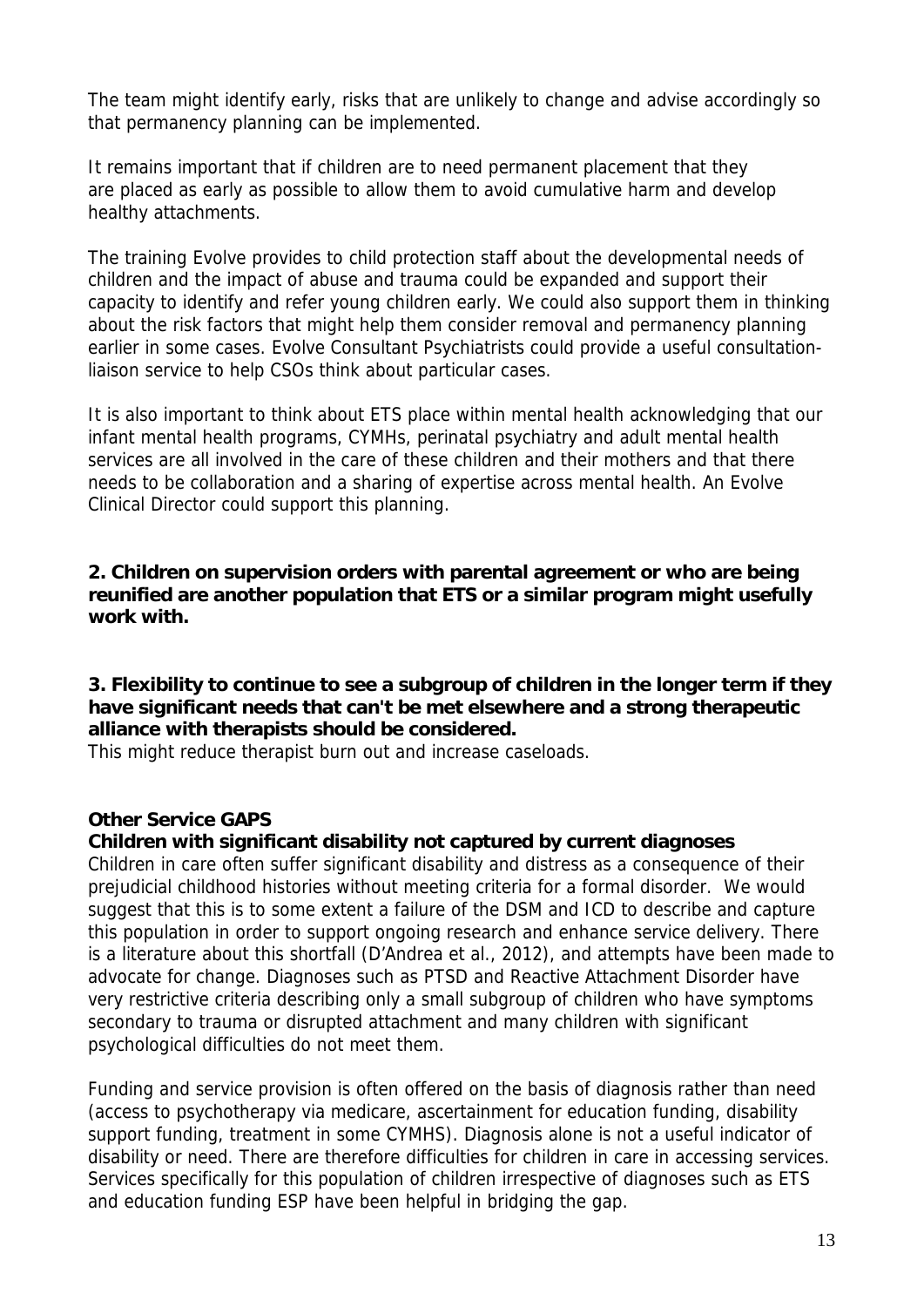There are children however whose therapeutic needs do not get met. There is a need for flexible, accessible, trauma and attachment informed psychotherapy services which can follow children and support their carers long term if necessary, discharge them and then allow them re-entry when they need support negotiating a particularly difficult developmental stage or when they face one of the serial losses this population of children experience and deteriorate.

Some of the children in the ETS system make great gains for instance ceasing aggression, allowing carers to provide support, settling into placements or schooling and achieving well. They get to a stage where they no longer need intensive support and frequent interagency meetings. However, in terms of supporting them to build the reflective function and resilience they need to develop into healthy adults and perhaps parents some of them they may need ongoing psychotherapy and their carers may need some support. There are few appropriate services to step them down to.

One options for providing for these children includes increasing the capacity of child and youth mental health services that is, resourcing them to see more children and using the ETS system to support specific professional development in trauma and disrupted attachment and support the development of structures to improve collaborative interagency practice.

#### **Disengaged youth**

There is a subgroup of children typically

- involved with a dissocial peer group and with the justice system, due to offending behavior
- intermittently homeless or running away from residential care
- often using substances, particularly volatile substances.

They are group ETS and the therapeutic residential care sector struggle to engage and help. Evolve therapeutic services has success with adolescents in these circumstances when they are intensively supported by a strong cohesive stakeholder group and they have an alliance somewhere eg with a youth justice worker, we can work through to engage them in a support network and eventually with us. However, many of these children don't have that and it is not uncommon for our clinicians to spend a lot of time chasing them without engaging them or supporting a stakeholder team that has little influence and limited consistent contact with them. This isn't a good use of resources. It is timely given the number of these children being referred to consider another model for this cohort. The Evolve Service might be more useful to these children if it were one of a in a wider continuum of options that might include

- identifying drug and alcohol issues and engaging them with services that have specific expertise
- Offering mental health consultation to their support systems, stabilising them and then offering more intensive therapeutic work when they can be engaged. Using flexible services such as a drop in centres staffed by youth workers to engage them
- considering options for detoxification programs
- offering further support within youth detention,
- Considering the use of secure therapeutic residential care facilities so that children can be contained and kept safe whilst therapeutic work continues.

It may be timely to develop a reference group to progress this exploration and there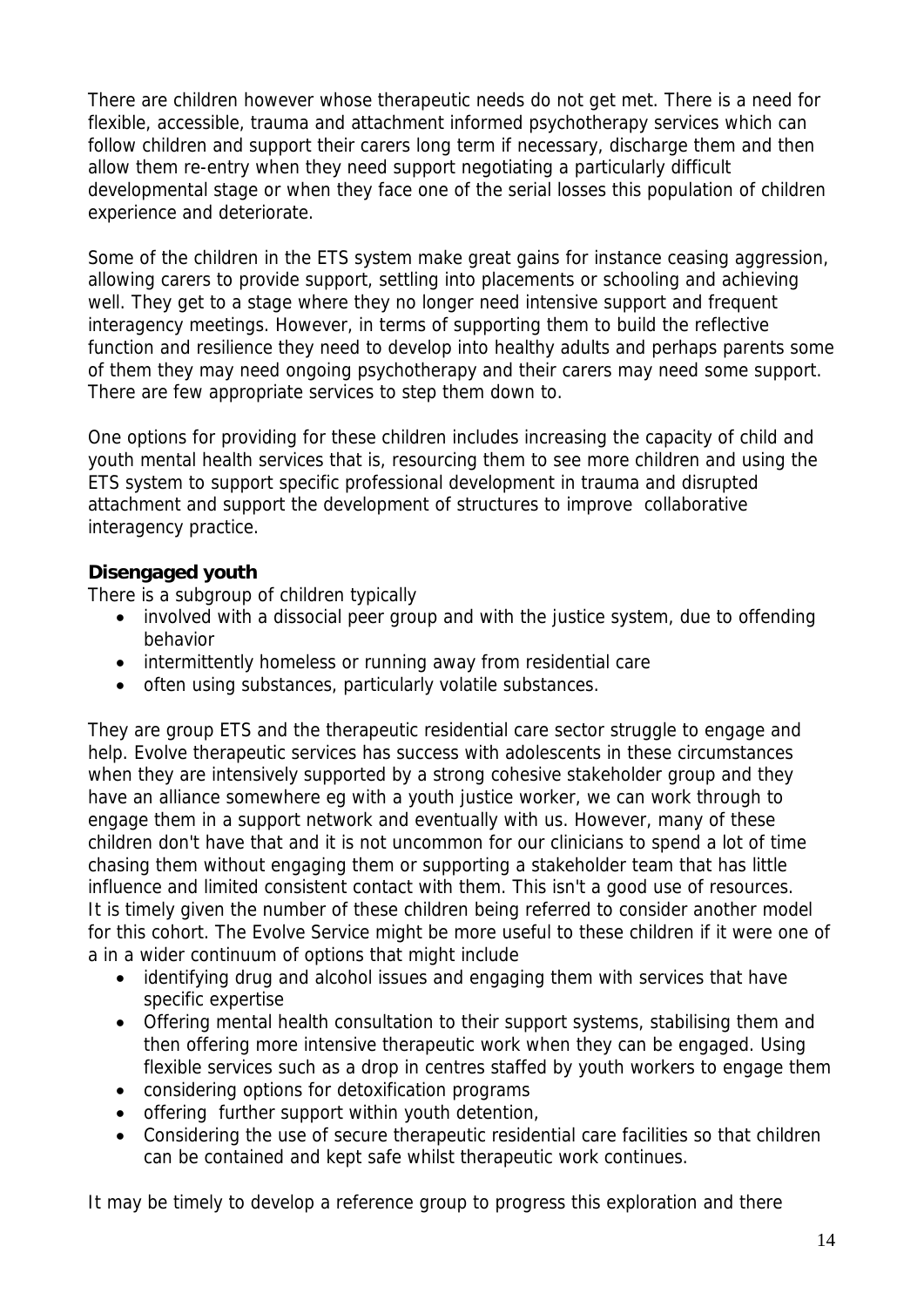would be significant interest from Faculty of Child and Adolescent Psychiatry in engaging in such a process.

#### **Provision of continuity, across the therapeutic care sector.**

Children in care face multiple transitions in life. Just as we advocate for them to avoid cumulative harms by promoting stability of placement, educational links and stable relationships with child protection workers it is best practice that they have continuity in therapeutic relationships and frameworks. We should be able to offer some continuity of approach about best practice care for these children and be able to communicate appropriately across the sector. Links between CYMHS, DSQ, Paediatrics, and the NGO sector and with Adult Mental Health and Drug and Alcohol services should be actively promoted and supported. This would ensure transitions are as well managed as possible and that people can have an expectation of some continuity of approach. We would recommend that this is informed by best practice in appropriate assessment and treatment of complex trauma and disrupted attachment and is developmentally informed. The professional development opportunities offered by ETS professional development staff and other clinicians have made significant inroads into supporting this continuity. Within districts there is a potential for appropriately funded Evolve Team Psychiatrists to engage in further liaison with other specialists to support this consistency. At a Statewide level an ETS Clinical Director could build these links.

#### **Provision of continuity, across the wider child protection system: Child protection services, foster carer assessment recruitment and support, residential agencies, parenting capacity or social assessors, reunification services.**

The child protection sector uses a broad range of services. The use of the NGO sector, multiple small providers and short-term contracts does not promote the development of a consistent sector wide approach. Training provided is not always consistently applied across the sector and training varies. ETS as a preferred training provider could support a consistency of approach across the whole sector

A Clinical Director and Program manager for the statewide services could provide advice and consistent links between ETS and other services to promote cohesion.

ETS could also offer advice what child protection services should be asking for in a parenting assessment or reunification process, how to evaluate what is offered. Experience to date is that the quality of theses services is very variable.

An expanded ETS appropriately resourced to do parenting assessments and reunification Work might promote an integrated approach to care and provide models of best practice.

Further work could also be done in proposing standards and in credentialing services.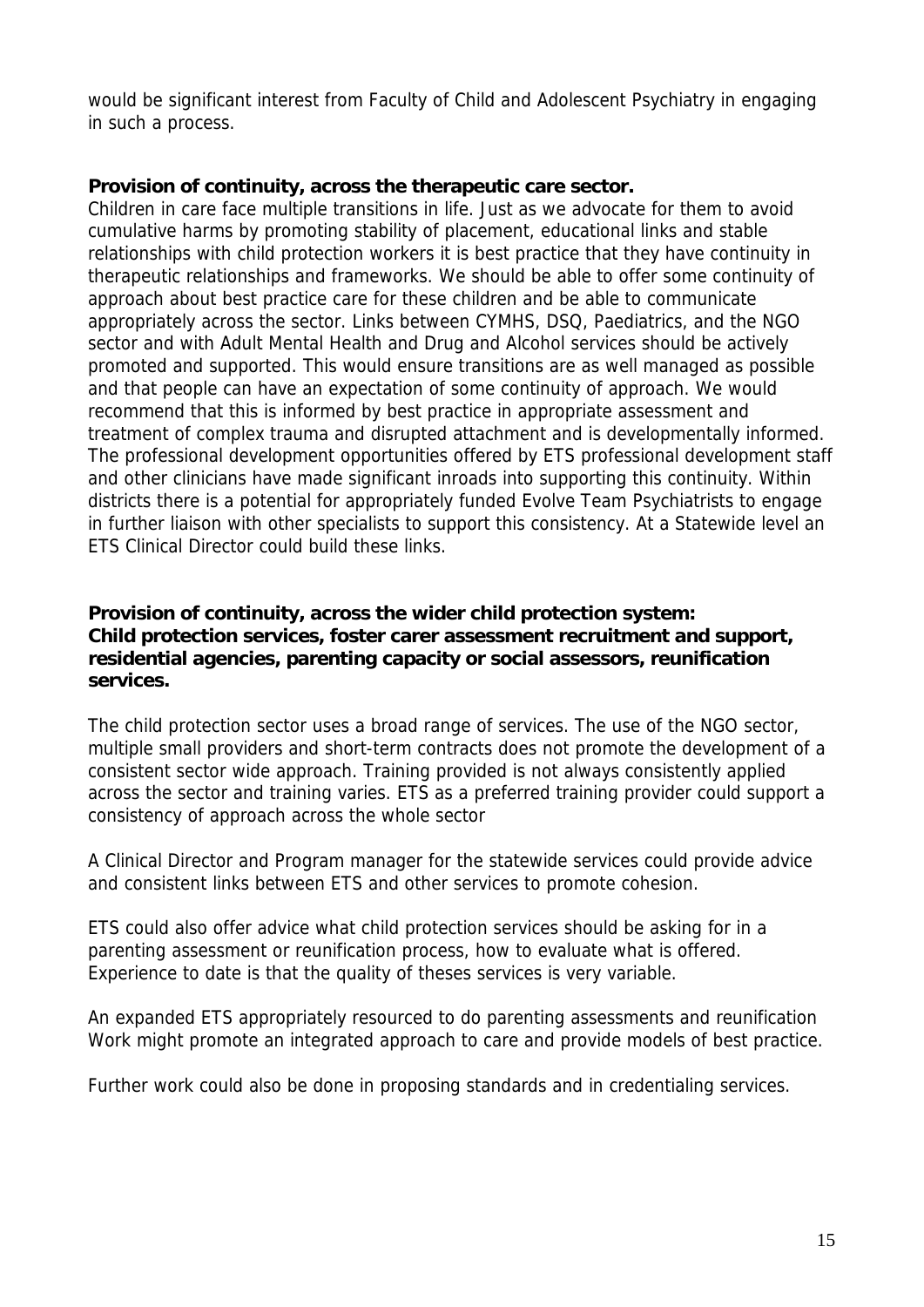## **2. Whether the current use of available resources across the child protection system is adequate and whether resources could be used more efficiently.**

As previously discussed child protection funding: preventing harms occurring to children or supporting their recovery when harms have occurred is money well spent given the social costs of not doing so. Reparative care for children can be very expensive and there certainly exists significant unmet need, suggesting an inadequacy of resourcing. However there are multiple potential efficiencies possible to improve the use of current resources.

They can be thought of under the following headings

#### **A. Reducing the cost of cumulative harm**

The impact of cumulative harm on children is such that their need for support and resources escalates when these harms occurs and thus there are significant resources wasted in the child protection system as a consequence of cumulative harm. We can reduce these harms and their subsequent costs by improving the consistency of care relationships offered to children, minimising unnecessary losses and transitions and avoiding re-traumatising them by appropriately assessing and supporting children and parents prior to and during contact arrangements and reunification processes.

#### **B. Ensuring decisions are made on the basis of good individual case knowledge**

**and expertise.** We need to focus on developing expertise in Queensland in child protection and in the sequelae of abuse and neglect. Ensuring that we build expertise within our institutions and that where we outsource requests for expertise eg. in assessments of our children or parenting assessments the advice meets appropriate standards and is integrated in planning.

#### **C. Avoiding duplication of services or lack of integration.**

The following recommendations stem from these principles.

**Recommendation one: that all children in care have a comprehensive assessment at entry, drawing on input from an interagency care team and relevant expertise and that care plans draw on these. This should put the individual needs of the child at the centre of the case plan. Where expertise is sought and advice not followed the rationale for this should be discussed in case planning.** 

Where there is no formal care team or specific need for expert consultation this might be a relatively informal process of the CSO contacting carer, school, paediatrician and other care providers for information and advice.

Rather than repeatedly assessing children it is advisable to do it well and ensure that the assessment is utilised in case planning. Unless there is a clear rationale for a second opinion or there are new factors to integrate, the practice of having multiple practitioners provide opinions on complex cases without providing them with the opportunity to thoroughly assess children or putting them in touch with treating practitioners should be avoided.

Where advice from professionals involved in the child's care is significantly at odds with decisions being made by child protection services then there may be a place for a formal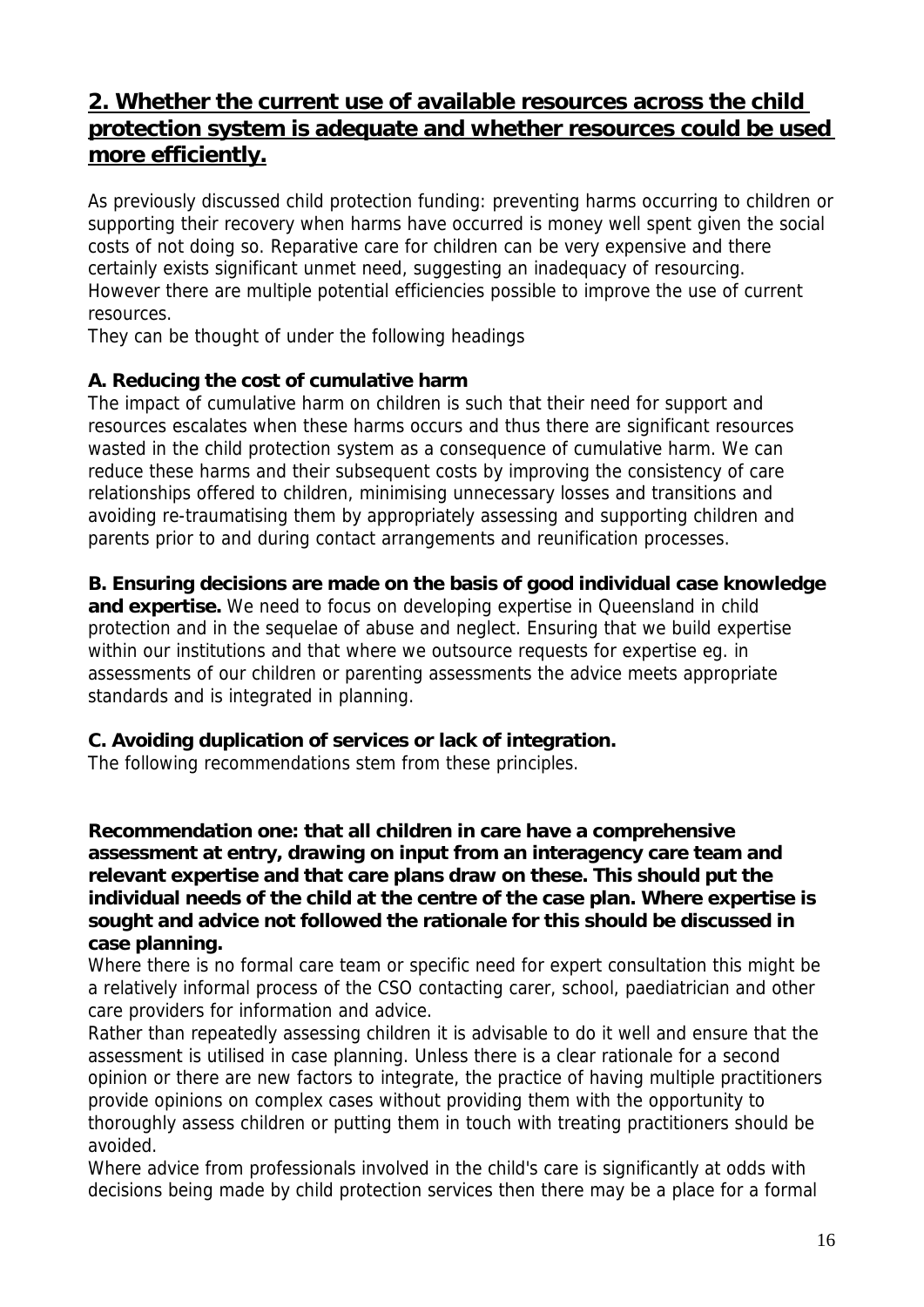process for decisions to be reviewed by senior child protection staff or an independent body.

**Recommendation two: that permanency planning is in place for all children and parallel planning available should the primary plan not be possible. This should reduce the cost of cumulative harm.** 

**Recommendation three: that placements are assessed on the basis of their "goodness of fit" for a particular child. Sometimes the best available placement isn't ideal. In this case areas that are concerning are identified, supported and monitored in the case plan. That we improve the quality of assessment and support offered to placements and ensures it is consistent across the state. This principle is applicable to state care as well as returning children to parents**  This means we have to have a clear idea of what is expected in a good parenting capacity assessment, foster carer assessment, reunification service, foster carers support service and develop best practice models for these tasks. The ETS service could have a role here in developing and providing best practice programs and or offering recommendations and training to other organisations in these areas.

#### **Recommendation four: that all agencies involved with children in care work from a common framework:**

This should integrate an understanding of

- the developmental needs of children
- the impact of trauma and disrupted attachment
- cumulative harm
- reparative care and consistency of relationships
- the importance of meeting children's need to know and develop their own narrative and cultural identity
- collaborative care
- the concept of felt safety in helping children recover.

There needs to be a continuity of approach promoted across the sector as described above. There are significant resources wasted because services come from different frames and take time to come to a consistency of approach. All services should be drawing on the model the current evidence base and best practice recommends.

**Recommendation five: That services across the sector integrate regular professional development and reflective supervision into their models of service delivery. The former should ideally be provided by a preferred training provider and should be in keeping with the principles described in recommendation three.** 

ETS could provide training directly or consultancy to other training organisations. Extra resources would be needed and at least one statewide senior position to integrate the work of regional professional development co-ordinators. Well-trained and supported staff are better equipped to make appropriate decisions about the care needs of children and avoid wasting resources.

#### **Recommendation six: that continuity of care is an abiding principle within the child protection system. In order to make this possible there needs to be a**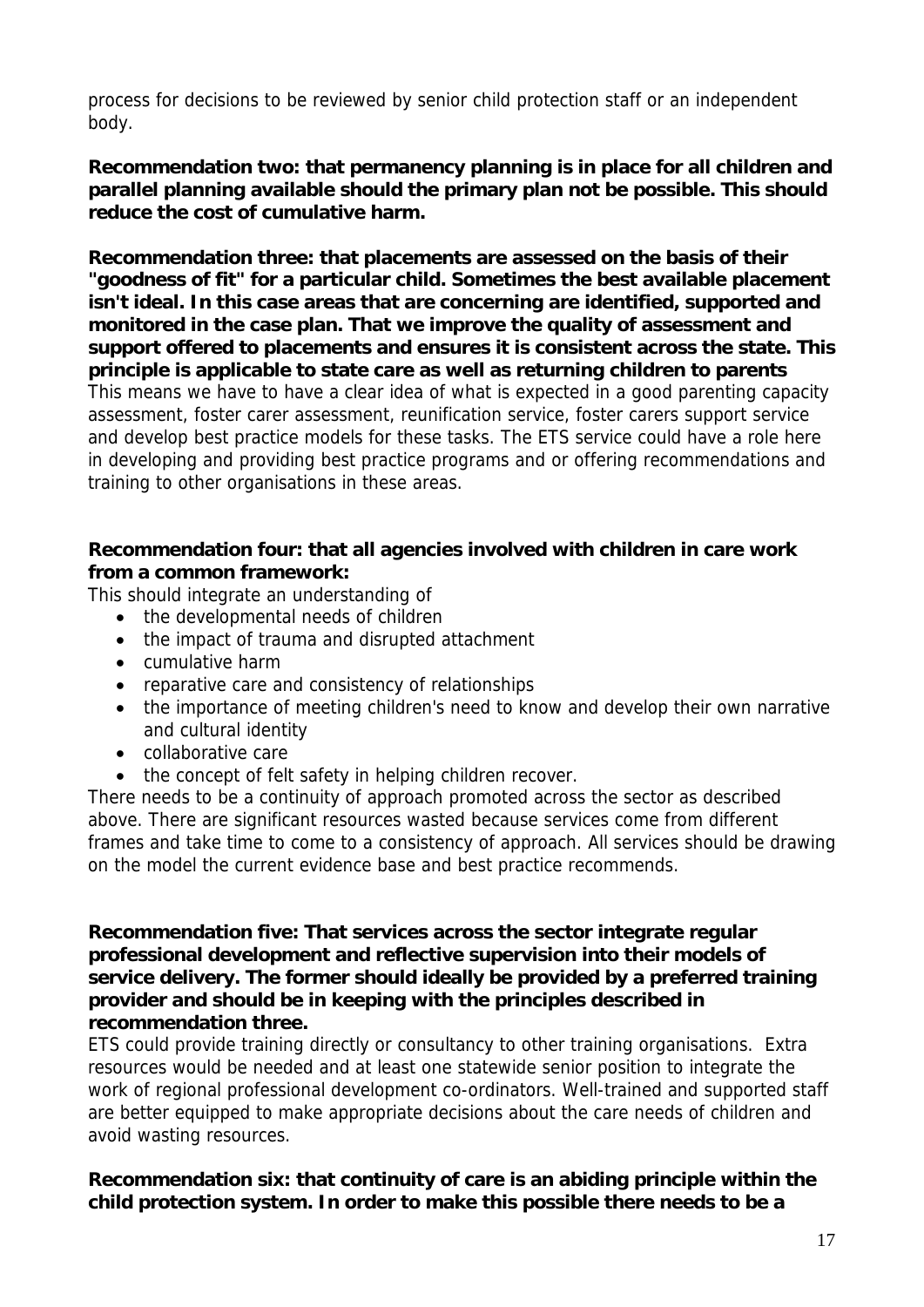#### **culture supporting stability of workforce across and within organisations. Lack of continuity contributes to cumulative harm, deteriorations in children's health and wasted resources.**

The use of NGOs on short-term contracts, using competitive tendering and a casual workforce makes provision of continuity difficult. A solution might be long-term contracts with NGOS or use of the Public Sector, avoiding turn over of organisations such as residentials, training programs, and therapeutic agencies. This gives them time to develop and consolidate their model of service, skill-base, interagency relationships and to foster long-term relationships with children. It avoids tendering processes that encourage services to underestimate the true cost of good care in order to achieve a successful tender.

Flexible funding models need considering. This would mean that even if a child moves carers they can if necessary retain contact with youth workers and carer support workers etc. who know them well. Flexible funding would also address the problem of duplication of services, when children are referred to two intensive services wrap around rather than one service, which is augmented by extra supports as, needed.

Within organisations workforce stability also needs prioritising. This should reduce the turn over of CSOs, Carers, Therapists, Youth Workers, Carer Support workers in a child's life. Factors important across all sectors in promoting stability include: appropriate working conditions and reasonable renumeration, adequate training, ongoing professional development and reflective supervision. For the child protection workforce this might involve reprofessionalisation of the sector, manageable case loads, meaningful involvement in children's direct casework, and the development of a cohort of senior staff with the experience and qualifications to provide support and supervision. The Senior Practitioner roles already in existence meet some of this need but are overstretched. The Australian Association of Social Work submission ([Healy, 2012\)](#page-26-12) provides a useful frame for further consideration of these needs.

**Recommendation Seven: The development of a cohesive continuum of placement options for children is needed urgently. Children need to have placements available that can meet their needs. For some children this means highly resourced placements such as a therapeutic residential. For most children family based placements are the best choice but this isn't sustainable for all. Children need to be able to access intensive care in a timely way rather than experiencing multiple placement breakdowns. They should then transition to more traditional care as soon as they are ready to manage it. There needs to be some continuity of both relationships and model of care and the capacity to move children fairly flexibly between placement types depending on how well they cope.** 

 • resource intensive placements may prevent children overwhelming less well resourced placements being exposed to multiple breakdowns and subsequent cumulative harm.

 •Family based placements are preferable, especially for younger children, and no child should be placed lightly in residential care. However, some children's need and their confronting behaviors overwhelm family resources and they may receive more continuity of care, attunement and reparative experience from a small group of committed, well trained, therapeutically supported residential care workers. This provides a basis for them to start to recover and move onto a family based placement.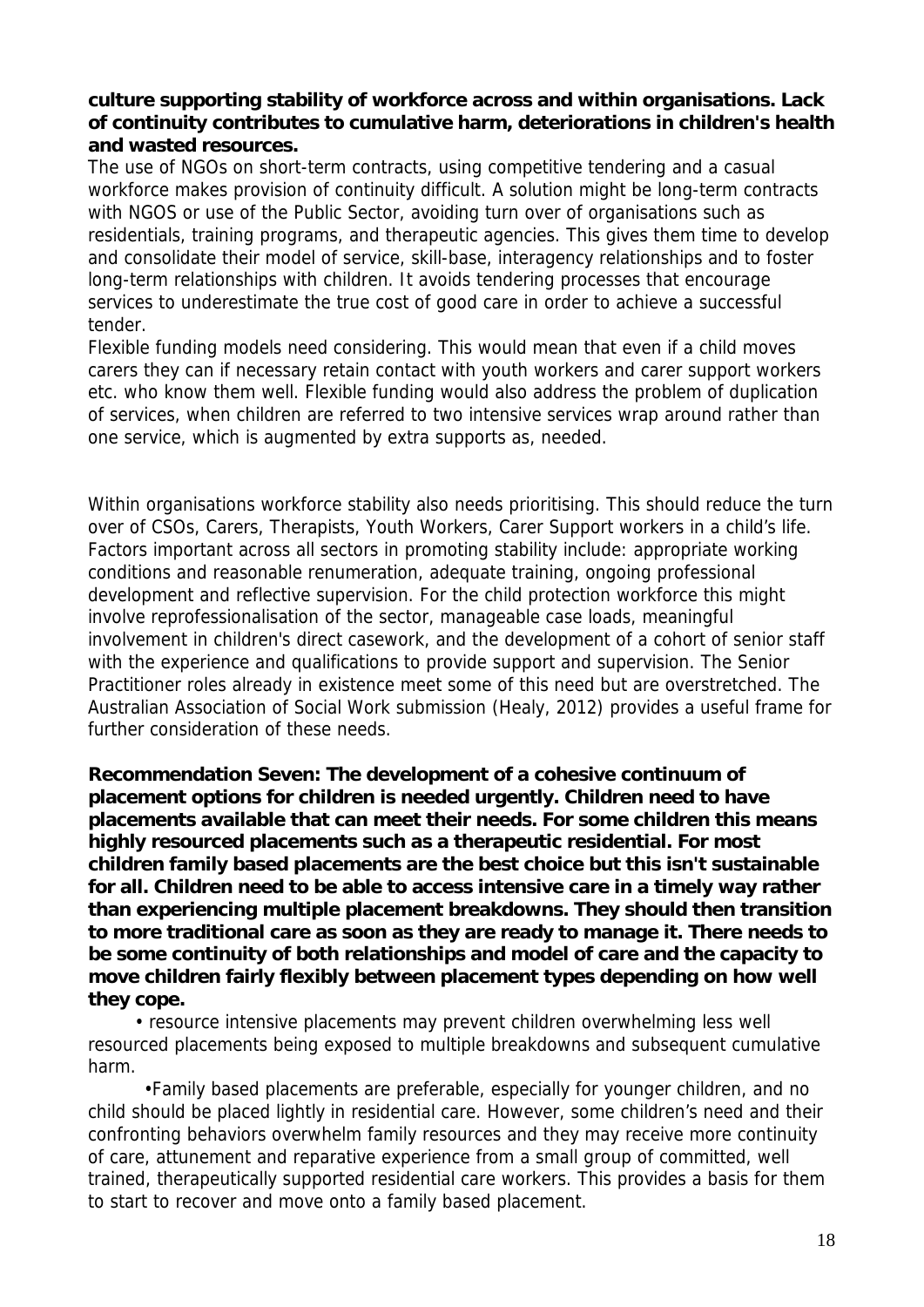- There is a subgroup of children whose aggression; absconding or sexualised behavior makes them poor candidates for the current model of therapeutic residentials. They have until recently been managed in individual placements, in the hope of stabilising them and supporting their transition to less intensive placements. These placements have been defunded. Co-tenanting these children safely and creating environments in which they can heal is challenging. They will need highly skilled staff who are well supported. They will also need high staff: child ratios and appropriate physical environments. Creating these placements is a matter of some urgency as children are already being moved out of individual placements before an appropriate alternative model has been identified.
- Sadly as a consequence of the difficulty faced recruiting carers and the challenging care needs of some children we currently have a number of young children across the state in residential care. Our current models of care do not meet their needs. If attempts to recruit and intensively resource foster carers continue to fail temporary therapeutic residential care specifically for these children must be made available.

#### **Recommendation Eight**

**That contact with parents is managed in such a way that children's functioning at school and in placements isn't compromised. This might involve parent's being supported with preparatory psychological education and skills training and with specialised supervision and support during contact. It should involve contact being suspended if the child isn't coping well, until such time as the child has enough resilience to manage the contact better and the parent has capacity to support them.** 

There is a subgroup of children whose contact with parents is unpredictable, unstable or frightening. This can be because the parent has an underlying probable, which causes them to behave erratically. In some circumstances the parent is functioning well but they have previously been involved in the child being seriously traumatised. The child is traumatically re-triggered by contact and this impacts on their recovery. Currently it can be difficult to change contact arrangements to ensure that they prioritise the psychological needs of the child. There is also a dearth of appropriate supports for children and parents to ensure that they have the best chance of contact being positive. Child Safety CSSOs tend to supervise contact. They do not have the necessary training to manage contacts for this subgroup of children. Resources are therefore wasted because the child's recovery is repeatedly derailed by poorly managed contacts. Training for CSSOs in supporting contact better would help but some families need trained mental health support to ensure this process is managed well.

#### **Recommendation Nine**

**That we reunify children under conditions that are likely to succeed. This means appropriate assessment, preparation and ongoing support including:** 

a. appropriate parenting capacity assessments which identify areas of vulnerability for the reunification, plan to address these vulnerabilities and monitor progress before initiating reunification

b. parents are provided with education and support in understanding the needs of their child and meeting them

c. parents are supported with a process focused on repairing their relationship with their child and ensuring the child feels safe in their care. This felt safety being crucial to the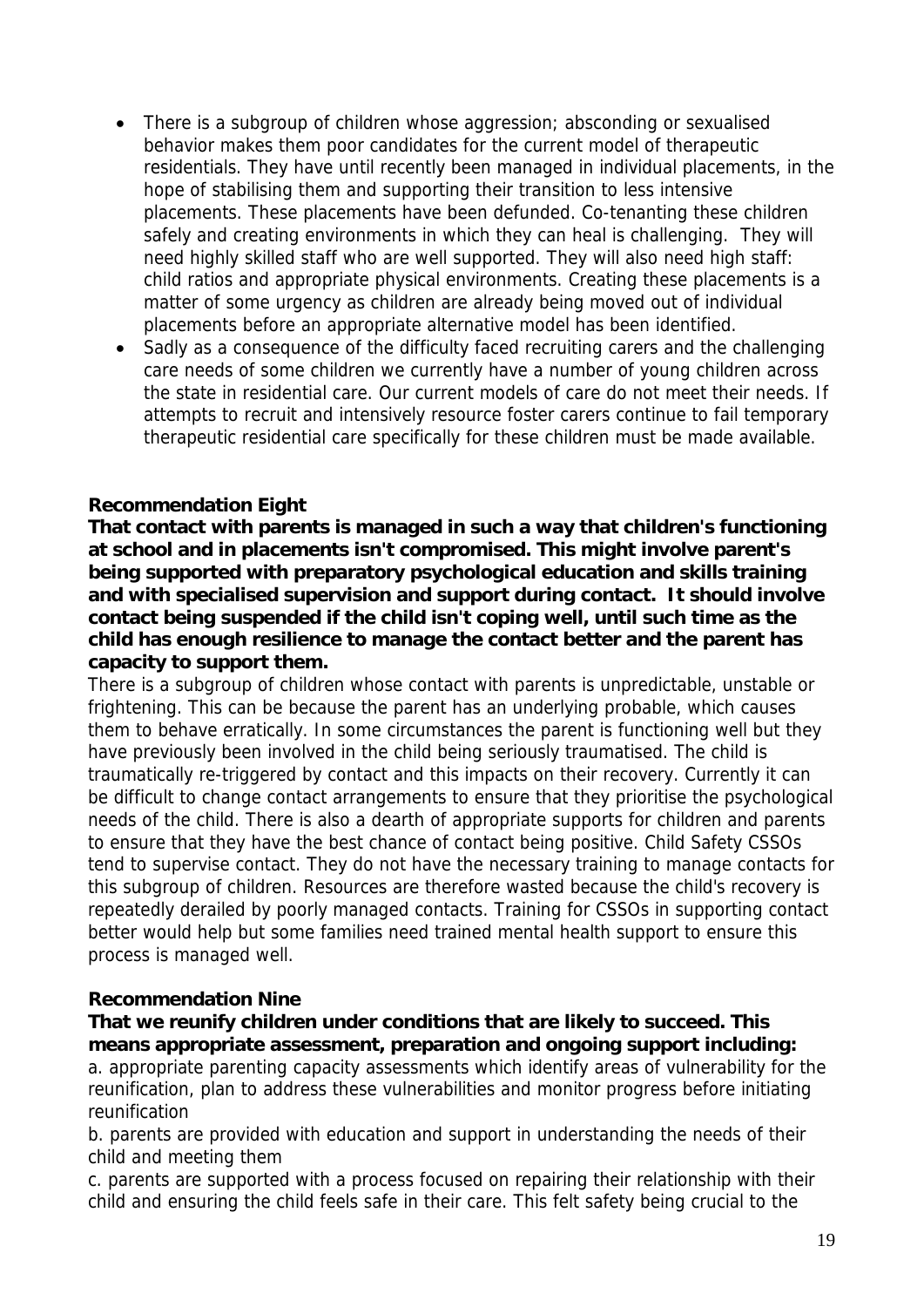mental health of children who have been traumatised.

d. Reunification services have appropriate expertise in understanding the impact of trauma and disrupted attachment, in reparative parenting techniques and in assessing parental capacity to meet children's needs.

e. That reunification services are funded for long enough to ensure an appropriate assessment and preparation phase, a graduated transition to resuming parenting and a period post reunification to monitor progress and support the family in consolidating the gains they have made before the service withdraws.

When reunifications fail after children have been abused or neglected again, the harm done is difficult and costly to repair. We can't always predict these failures but we can assess thoroughly, address risks proactively, stage reunifications so that we can see how families are coping and appropriately resource them to give them the best chance.

#### **Recommendation Ten**

**That we appropriately support and resource the parents of children with disabilities to care for them. Children with disabilities are more likely to end up in care either as a consequence of abuse and neglect related to the stress of caring for them or because parents relinquish care because they can access support no other way. Appropriate support might prevent these children entering the child protection system. An appropriately resourced disability sector might free up significant resources for child protection.** 

#### **3.The adequacy of any government response and action taken by government to allegations of child sexual abuse in youth detention centres.**

Our forensic colleagues, who we understand are providing their own submission, best address this question.

## **4.The transition of children through, and exiting the child protection system**

Transitions need to be well planned and scaffolded and kept to a minimum. Transitions can cause harm and children should not be subjected to them without good reason. Most healthy eighteen year olds remain supported to some extent by caring adults; adolescence is drawn out process in modern society because of social and cultural drivers.

Neurobiological evidence reinforces the functionality of this approach given that changes typical of adolescence continue until the early twenties. As previously described this reveals adolescence as a period of marked developmental change, a period of vulnerability but also of great potential for recovery.

Some children in care reach eighteen with significant social and emotional developmental delays as a consequence of their prejudicial histories and are less well equipped for independent living than their peers. Many of these children have significant problems in functioning but don't meet criteria for a diagnosis that would make funding available to them.

Thought needs to be given to providing ongoing support to young people post eighteen, supporting ongoing connection with carers they have built attachments to.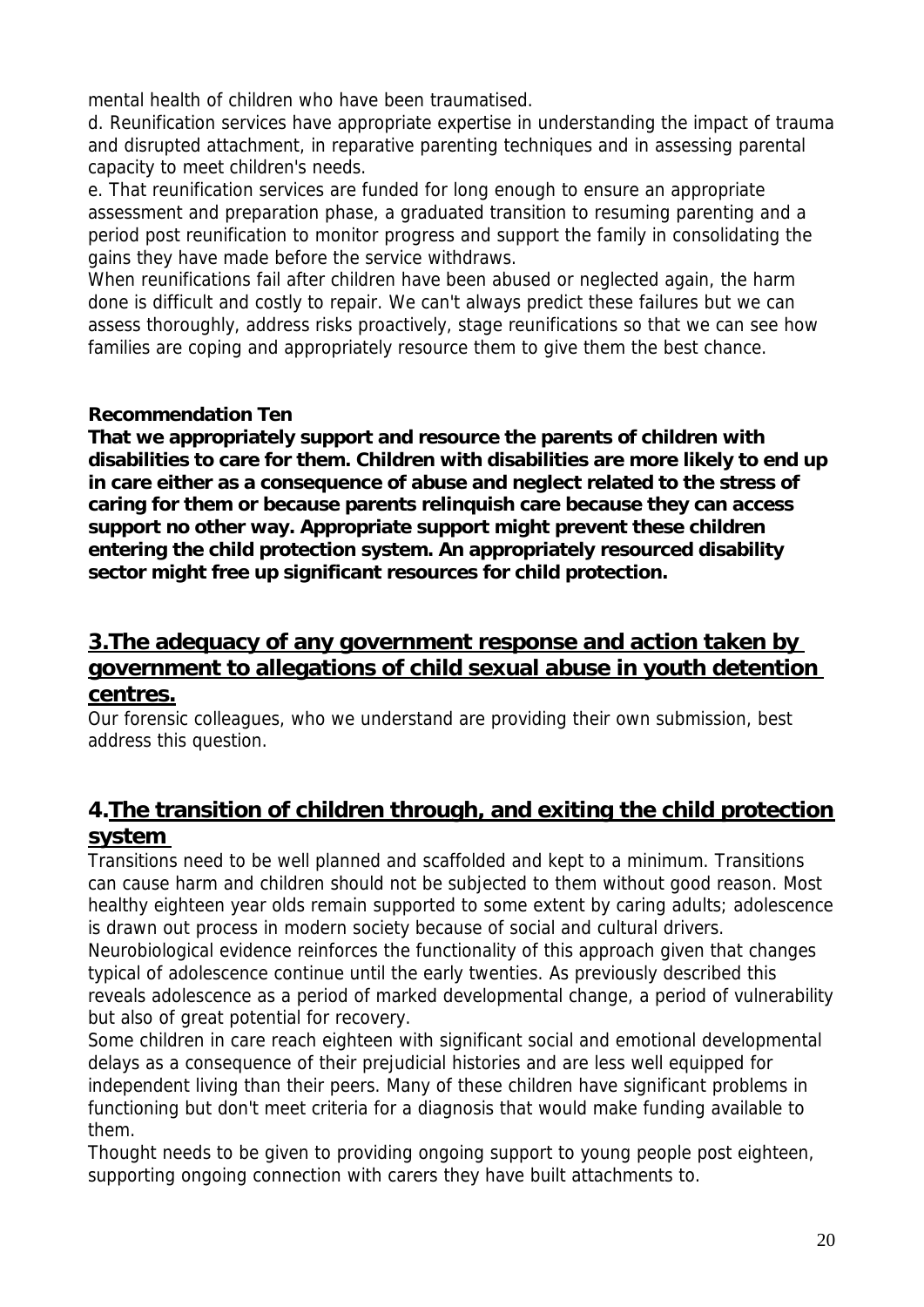#### **Recommendation One**

**That intensive planning for transition starts at sixteen and that funders make decisions about what resources and supports will be available at this stage so that meaningful transition planning can begin.** 

#### **Recommendation Two**

**That rather than all resources and relationships withdrawing at eighteen we stagger this reduction of services until twenty. Child protection services might be able to continue in a quasi-parental support role.** 

#### **Recommendation Three**

**Flexible funding is made available to ensure children can remain in long-term foster carer's homes or engaged with familiar residential workers until they are well established.** 

#### **Recommendation Four**

**That resourcing is provided on need not diagnosis and that we appropriately assess adolescents with high needs at sixteen to identify areas they will need to develop independent living skills in or ongoing support with. Occupational therapy input would be helpful.** 

## **5. Any reforms to ensure that Queensland's child protection system achieves the best possible outcomes to protect children and support families**

#### **Recommendation One**

**That child protection is important enough to need it's own minister and director. That there be an expectation that the department should be staffed throughout it's hierarchy ideally by people who have experience and expertise in child protection or at least significant experience in working with children.** 

#### **Further Recommendations**

Other recommendations can be found elsewhere in this submission. Because of the focus on therapeutic intervention and because good care has been framed as important in considering efficient use of resources recommendations pertaining to both areas have already been made above.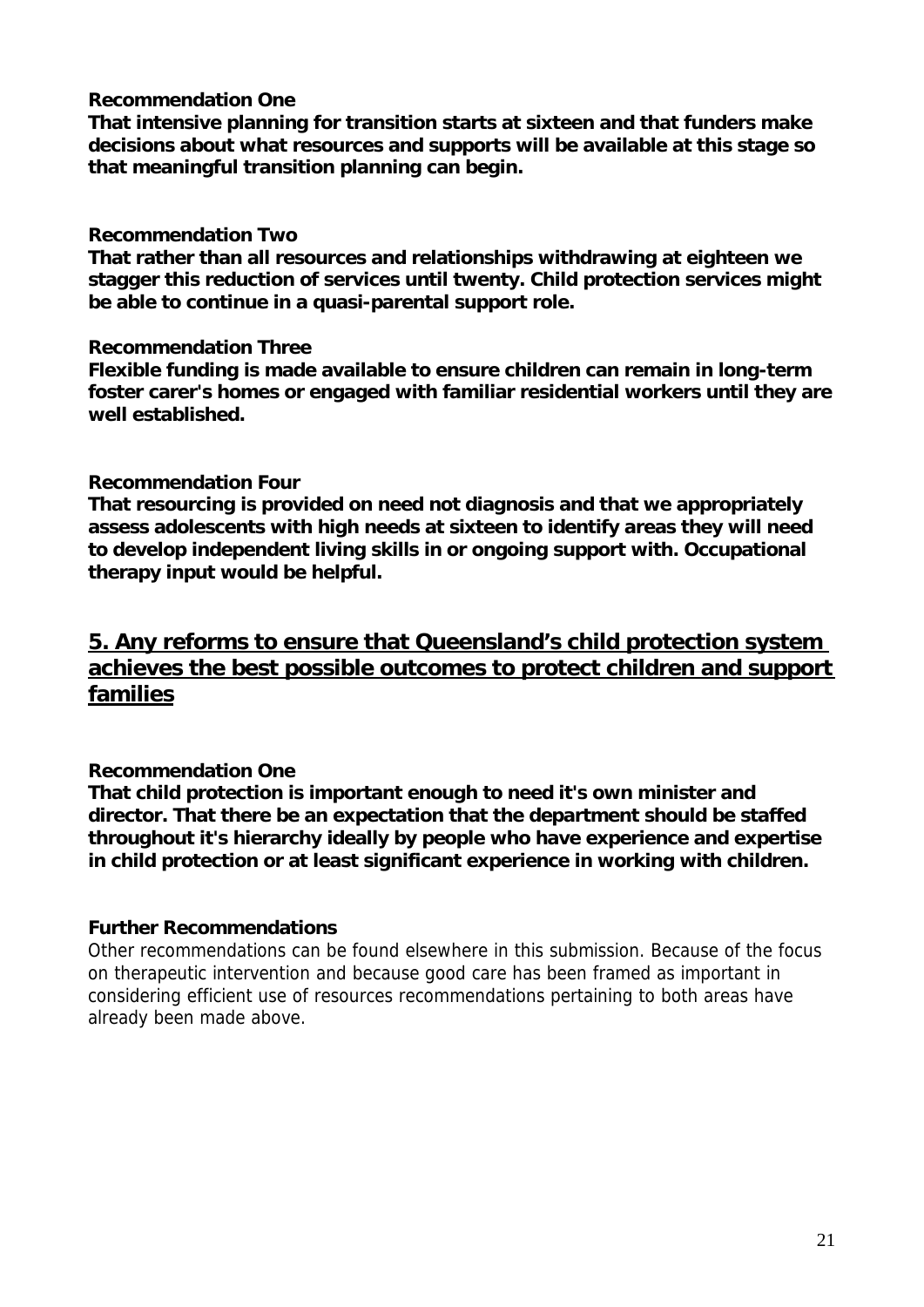## **6.Strategies to reduce the over-representation of Aboriginal and Torres Strait Islander children at all stages of the child protection system, particularly out-of-home care**

#### **Indigenous children**

Aboriginal and Torres Strait Islander children are over-represented in child protection and out-of-home care services compared to other Australian children and have been since the first data collection in 1990 (Australian Institute of Health and Welfare [AIHW], 2011). According to published data for period between 1 July 2010 and 30 June 2011, for every 1000 Aboriginal and Torres Strait Island children in Australia, 34.6 had child protection records of substantiated harm or risk of harm from abuse or neglect. The number for other Australian children was 4.5 in 1000, which means that ATSI children are 7.5 times more likely than non-Indigenous children to be subject of substantiated reports of harm/risk of harm.

Aboriginal and Torres Strait Island children in out-of-home care in Queensland (2850) make up more than 33% of all children in out-of-home care (8572).

Reasons for this disproportion are complex. Essentially different child-rearing practices (cultural differences) are complicated by erosion of traditional cultural values of displaced Aboriginal people, legacy of past policies of forced removal and cultural assimilation of children, intergenerational effects of forced removals are further complicated by sociocultural problems experienced by Indigenous families and communities (e.g. alcohol and drug abuse, gambling).

Proportion of ATSI children in the Evolve population differs from service to service, with the highest in the North and Far North Qld teams (reaching up to 50%). These children, and especially the adolescents, are usually very difficult to engage with services. They are often in overcrowded placements (due to scarcity of ATSI foster carers), or placed with non-indigenous carers or in residential care, often at young age. They are likely to use alcohol, inhalants and other substances even at the age of 10 or 11. Many engage in criminal behaviours and then become incarcerated in Youth detention Centers, where some wish to remain, as the safety, containment and structure they experience in custody is lacking in their lives in the community.

Difficulty in engaging both, the children and the foster carers (who are often overworked and tired, therefore unavailable) means significant limitation to therapy. Due to extreme behaviours those children are more likely to be frequently suspended from school, which further complicates their already compromised academic progress as well as causing further disruption to placements.

Availability of culturally-appropriate carers and in particular specialised carers is extremely limited. Poor preparation of carers and youth workers for work with traumatised children is common and poses risks for both, the children and the carers.

Multiple placement break-downs experienced by this population of children are particularly traumatising.

Experience of geographical isolation with extremely limited access to support services is common for families of children in care can cause breakdown of contact between the family of origin and their child in care.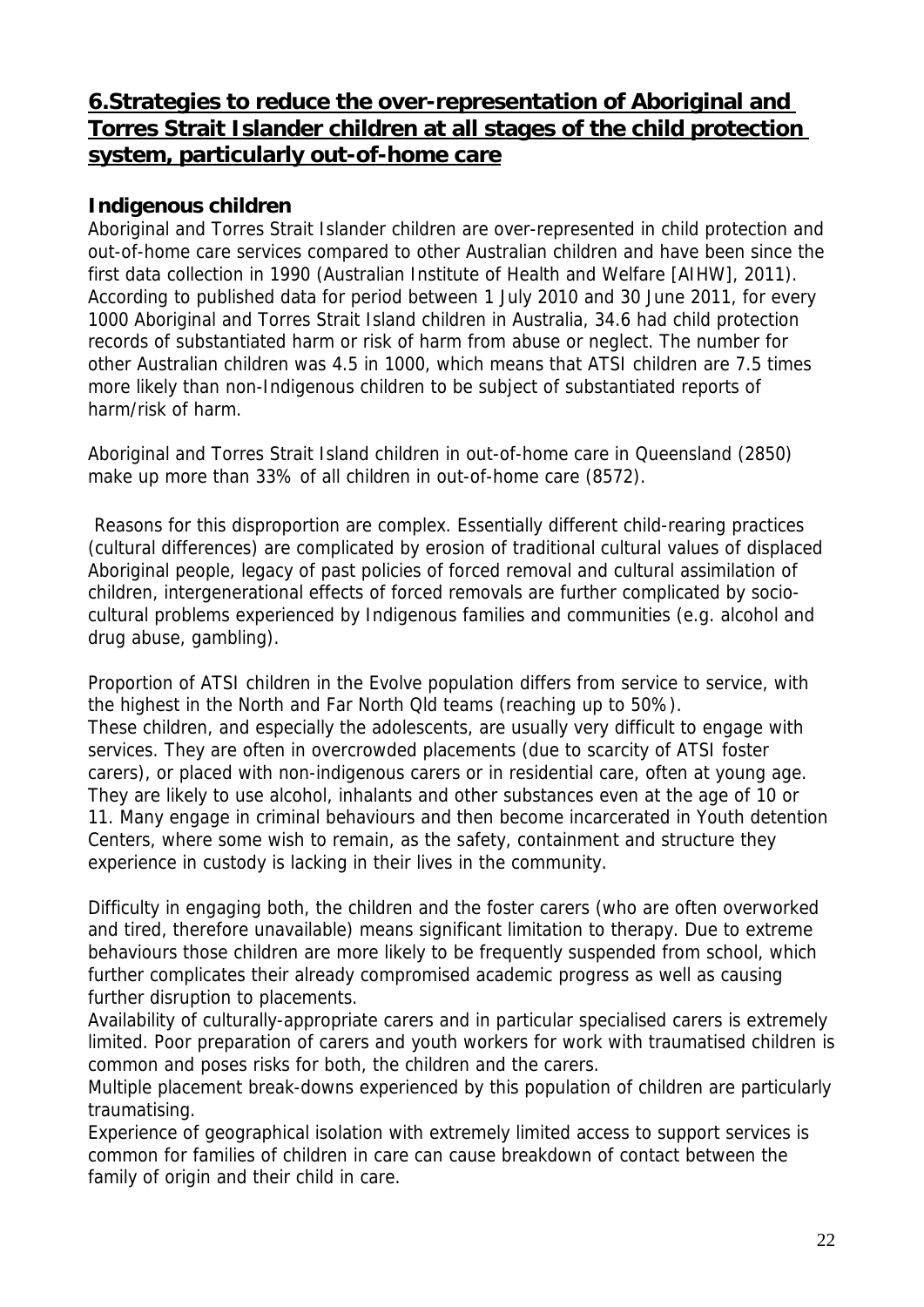Good understanding of traditional child-rearing practices of Aboriginal and Torres Strait Island people is needed to facilitate development of appropriate support for indigenous families in caring for children at risk, especially when removal of a child (children) is likely and also when children are being reunited with their families. Prevention of trauma and neglect needs to be made more of a priority in indigenous communities with particularly high percentage of families at risk. Currently very limited supports for families are available, especially in remote locations.

Good understanding of traditional child-rearing practices, availability of supports for the biological families to promote connection with their removed children and support for children in maintaining contact with their families of origin and developing a cohort of potential foster carers who understand both, the developmental and the cultural needs of the children in care would greatly assist in reducing transgenerational transmission of trauma and preparing young people to become more aware parents themselves.

#### **Recommendation one : That the underlying historical antecedents and social determinants of this overrepresentation be acknowledged and integrated into any response. Particularly important is the principle of self-determination and appropriate consultation with indigenous communities in considering solutions**

- This dilemma has unfolded over generations and we need to have a long term view and consistent programs that are re-evaluated and adjusted.
- Consistency of care providers is important with organisations needing to stay in communities consistently for the long term to build trust and develop meaningful cultural competence..
- Community connectedness and well-being are necessary to parent effectively. The health of aboriginal communities and the connectedness of indigenous people to the wider community need to be considered. Wider issues such as selfdetermination, loss of country and culture, loss of identity, unemployment need to be remedied if we are to stem the tide of children being taken into child protection.
- There is some consensus across the relevant professional bodies; both the AASW submission [\(Healy, 2012](#page-26-12)) and The RANZCP Position Statement on the Stolen Generation [\(RANZCP, 2011\)](#page-26-8) acknowledge that indigenous people need to be consulted and supported to generate and carry out projects to build community health and develop programs.

#### **Recommendation Two**

**That we should identify and trial programs to support indigenous families, who are struggling with parenting, to successfully meet the needs of their children.** 

#### **Recommendation Three**

**That we continue to attempt to identify, train and support indigenous foster carers, focusing on supporting them to provide sustainable care and avoiding straining them by placing large numbers of children in their care.** 

#### **Recommendation Three**

**It is important to ensure that in an attempt to remedy historical injustices we**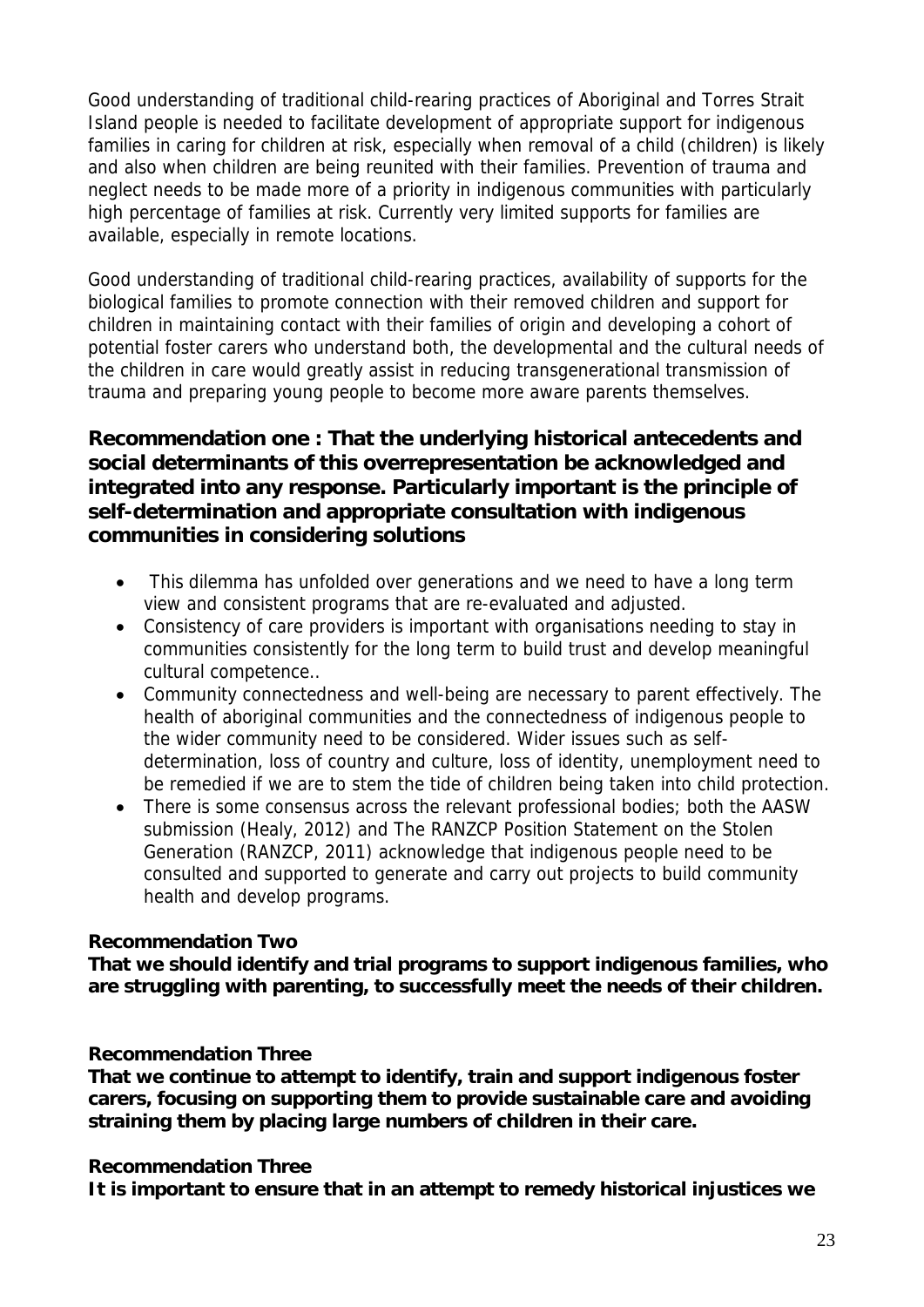**do not create another by leaving indigenous children in situations where they are being harmed. This could occur in an attempt to protect them from disconnection with their families, communities and culture. Children's need for safety and healthy protective attachments and their need for connectedness to family, culture and land both need honoring. There is a need for further research into the characteristics of healthy attachment and child rearing in different indigenous settings. Improving capacity for cultural assessment and consultation would help in ensuring this balance is appropriately assessed and culturally appropriate options fully considered.** 

- There is an important place for child centered, individualised cultural consultation to help us work together to evaluate individual needs of children. Cultural assessments done for individual children taking into account their specific cultural needs and supporting care teams to integrate these with their attachment and other needs are needed. Care Teams need cultural consultation that can support an understanding of the different ways in which healthy attachment manifests in the multiple different settings indigenous children live and find ways to promote it. This acknowledges that consistent attachments and protection from harm are universal needs for children though they may be offered differently in different cultural settings. This level of cultural consultation is not readily available. Resourcing limitations and role definition restrict the Recognised Entity in filling this role. Expansion of roles such as the indigenous program coordinators, found in some ETS teams, who do provide cultural assessment, might prove helpful.
- There should be exploration of avenues to support the training of indigenous mental health and child protection professionals and development of professional networks which can provide cultural consultation informed by training in the developmental needs of children, their attachment needs and the sequelae of trauma and the ways in which these may be influenced and shaped by cultural expectations and experiences.

## **7. legislative reforms**

#### **Recommendation One.**

**That Legislation support best practice principle of care and prioritise the best interest of the child.** These principles including an understanding of

- the developmental needs of children
- the impact of trauma and disrupted attachment
- cumulative harm ( including the need for permanency and parallel planning)
- reparative care and consistency of relationships
- the importance of meeting children's need to know and develop their own narrative and cultural identity
- collaborative care
- the concept of felt safety in helping children recover.

#### **Recommendation Two**

**That parental responsibility for providing adequate care be enshrined in legislation** and there is an expectation that parents who wish to retain or regain custody of children, where there are child protection concerns, are expected to illustrate capacity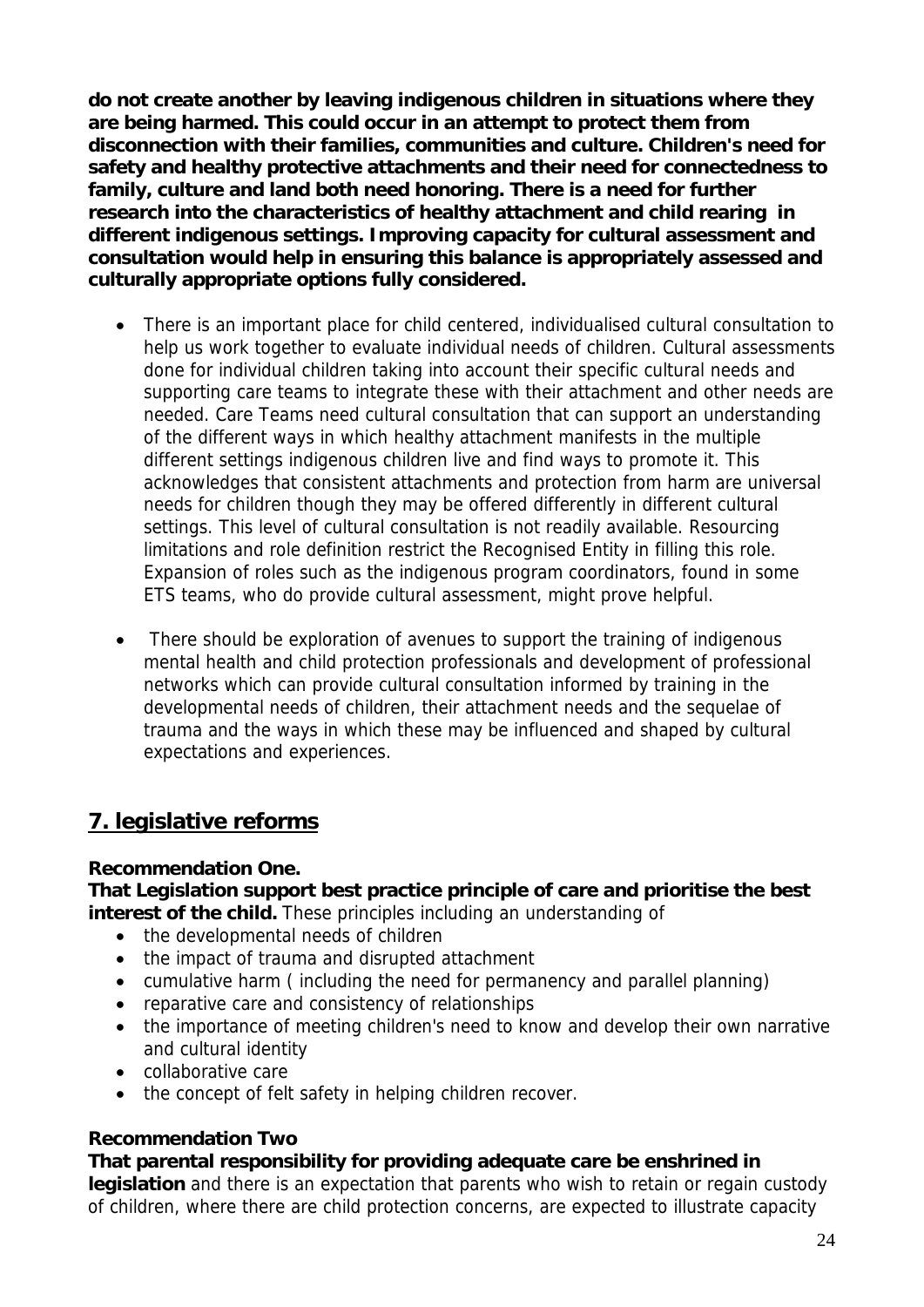to meet the child's needs.

For children who have particular needs for example as a consequence of their stage of development or as a consequence of prior neglect or trauma, parenting capacity should to be conceptualised as being capacity to meet that child's needs.

Child Safety care plans therefore need to be very specific, identify the specific needs of children and provide the parent with incremental opportunities to illustrate capacity. This needs to be incremental to avoid parents becoming overwhelmed or children being further exposed to risk. Appropriate supports need to be offered to parents to help them build capacity. However, the failure of the state to provide appropriate support should not be a rationale for orders being rejected. The best interest of the child, not fairness needs to be the guiding principle when issues of parental contact and custody are heard.

#### **Recommendation Three:**

#### **That the developmental needs of children are taken into account.**

There is some urgency in assessing the capacity of parents of infants and other very young children. These children have a window in which to develop attachments to primary carers. For this group parenting capacity assessments should be done early. This will allow the identification of that small group of parents whose capacity to care appropriately for their child is very unlikely to improve in time for their child even with intensive support. Children whose parents clearly do not have capacity or whose parents can't gain capacity even with intensive support should be provided with permanent alternative care.

Notification processes for vulnerable pregnant mothers were implemented following the CMC enquiry. The concept of removing children at birth is a painful and contentious one. Appropriate assessment and clear justification for such a potentially tragic intervention needs to be illustrated. However, there is a small group of parents whose functioning is so impaired and or whose history with previous children is so suggestive of significant ongoing risk to subsequent children that removal is justified.

Because children have time limited developmental windows court processes need to be timely.

#### **Recommendation Four**

**That the children's court system and other courts where children's cases are likely to be heard, are acculturated with an expectation that the best needs of the child are prioritised.** 

**That magistrates are supported to have a sophisticated understanding of what this means and what best practice care of traumatised children involves.** 

This would involve training and ongoing professional development. Evolve Therapeutic Services could provide this and because ETS professional development co-ordinators are linked to therapeutic teams and psychiatrists, they are well placed to align training with current psychiatric thinking and therapeutic directions.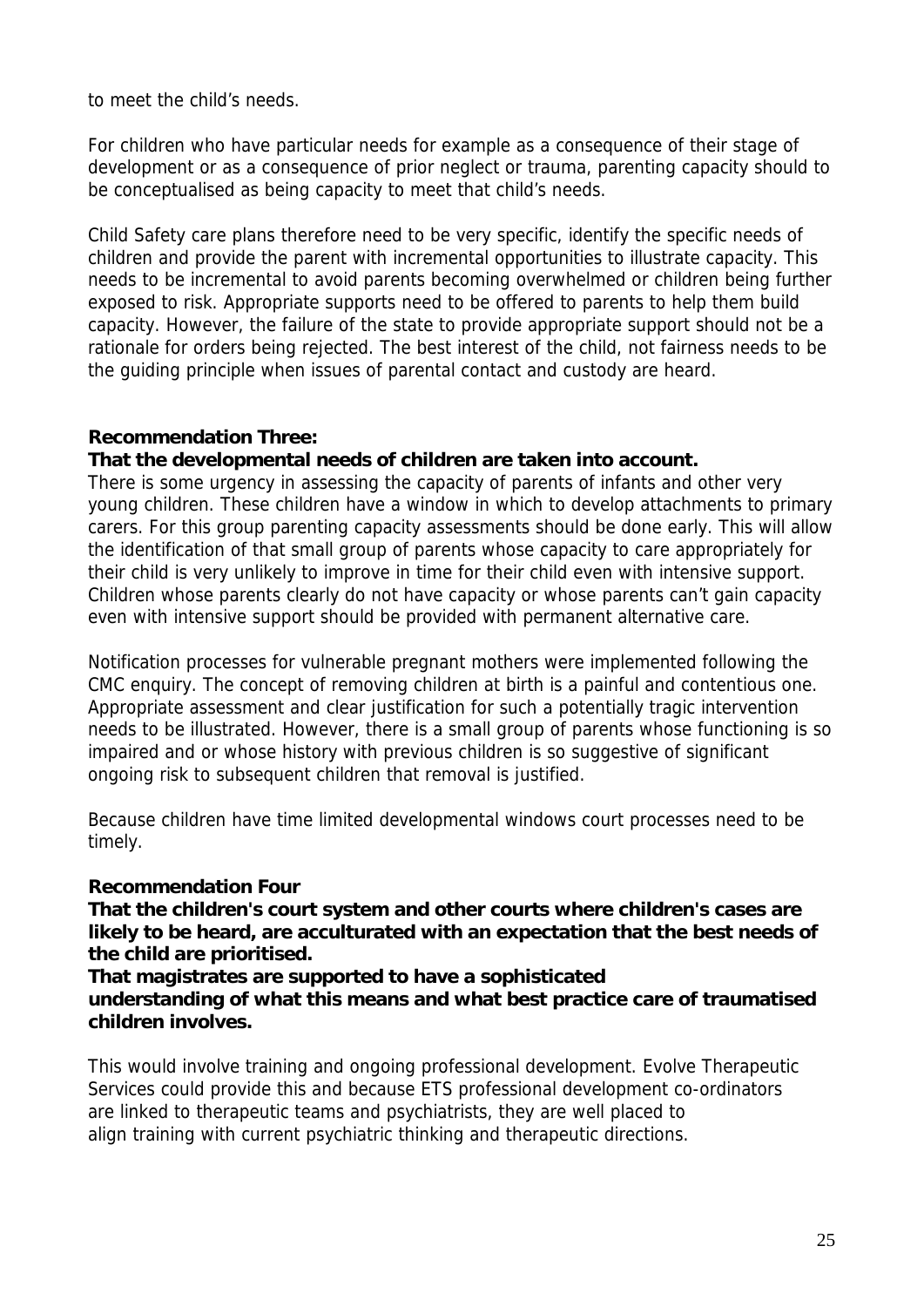## **8. Any reforms to improve the current oversight, monitoring and complaints mechanisms of the child protection system.**

In the absence of specific expertise or experience in this area comment is reserved except to note that it is vital that children who have been abused feel that adults are listening to them and able to keep them safe. Accessible monitoring and complaints mechanisms for children and their advocates are very important. It is also important that the approach of these agencies is transparent and solution focused, not punitive. The systems around children in care can be vulnerable to a culture of blame, which can make it difficult for those involved to be open and transparent in looking for solutions. A punitive culture can also be fatiguing for those who work in it, and promote burn out.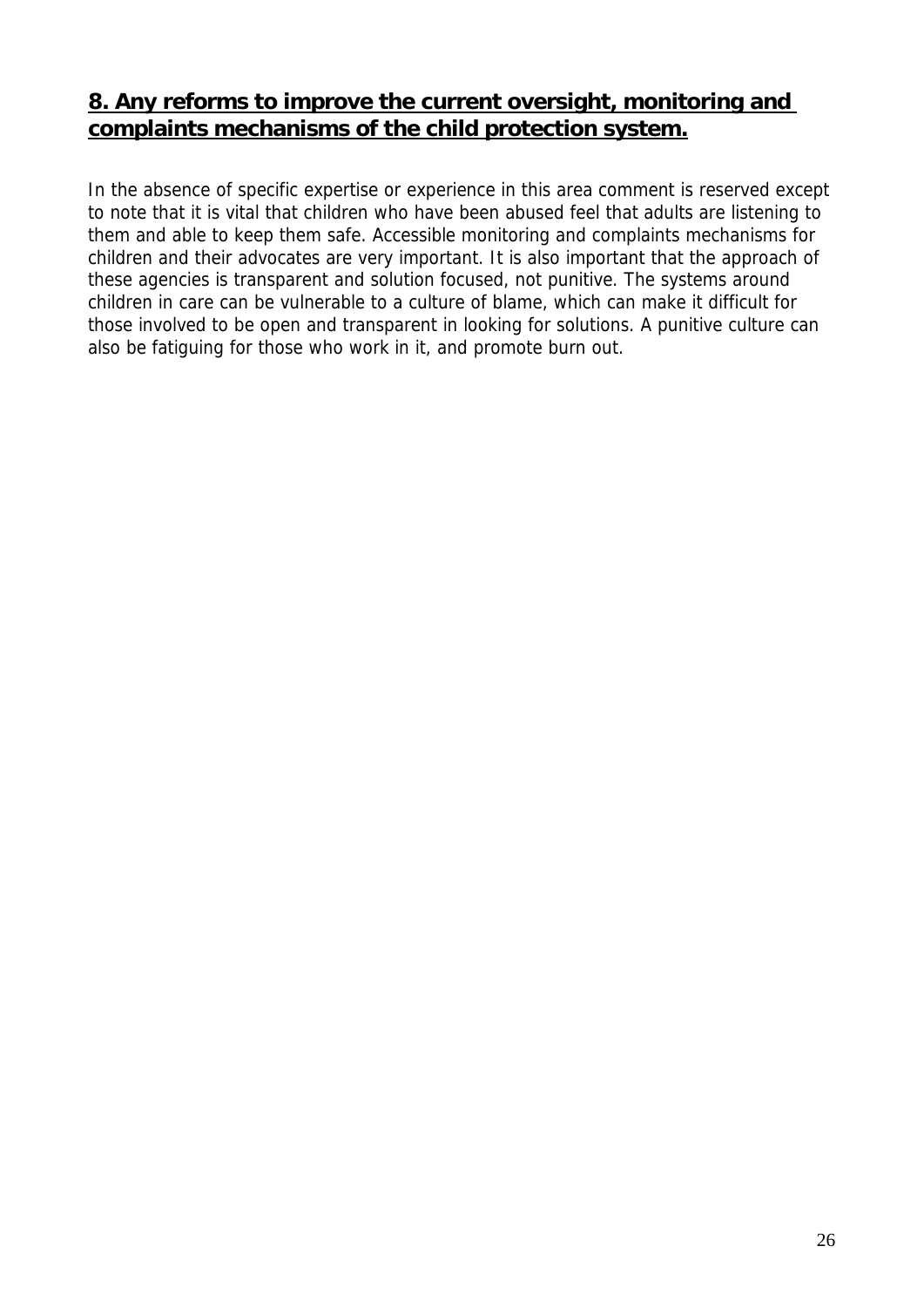#### **References**

<span id="page-26-1"></span>**Bromfield, L., & Miller, R. (2012). Cumulative Harm - Specialist Practice Resource. Available from Victorian Government Department of Human Services Retrieved 24 September, 2012** 

[http://www.dhs.vic.gov.au/search?cx=014431685225138346715%3Awh3tajwtoya&ie=UTF](http://www.dhs.vic.gov.au/search?cx=014431685225138346715%3Awh3tajwtoya&ie=UTF-8&cof=FORID%3A11&q=cumulative+harm&sa=Search) [-8&cof=FORID%3A11&q=cumulative+harm&sa=Search](http://www.dhs.vic.gov.au/search?cx=014431685225138346715%3Awh3tajwtoya&ie=UTF-8&cof=FORID%3A11&q=cumulative+harm&sa=Search)

- <span id="page-26-10"></span>**Cornwall, L. (2009). The role of the consultant psychiatrist in adult mental health services. Retrieved 26 September, 2012**  [http://www.rcpsych.ac.uk/systempages/gsearch.aspx?cx=001100616363437152483%3aidnu](http://www.rcpsych.ac.uk/systempages/gsearch.aspx?cx=001100616363437152483%3aidnunf1yavs&cof=FORID%3a9&q=The+role+of+the+consultant+psychiatrist+in+adult+mental+health+services) [nf1yavs&cof=FORID%3a9&q=The+role+of+the+consultant+psychiatrist+in+adult+mental](http://www.rcpsych.ac.uk/systempages/gsearch.aspx?cx=001100616363437152483%3aidnunf1yavs&cof=FORID%3a9&q=The+role+of+the+consultant+psychiatrist+in+adult+mental+health+services) [+health+services](http://www.rcpsych.ac.uk/systempages/gsearch.aspx?cx=001100616363437152483%3aidnunf1yavs&cof=FORID%3a9&q=The+role+of+the+consultant+psychiatrist+in+adult+mental+health+services)
- **D'Andrea, W., Ford, J., Stolbach, B., Spinazzola, J., & van der Kolk, B. A. (2012). Understanding Interpersonal Trauma in Children: Why We Need a Developmentally Appropriate Trauma Diagnosis.** *American Journal of Orthopsychiatry, 82***(2), 187-200. doi: 10.1111/j.1939-0025.2012.01154.x**
- <span id="page-26-2"></span>**Delima, J., & Vimpanij, G. (2011). The neurobiological effects of childhood maltreatment: An often overlooked narrative related to the long-term effects of early childhood trauma?**  *Australian Institute of Family Studies* **Retrieved 28 September, 2012, from**  <http://www.aifs.gov.au/institute/pubs/fm2011/fm89/fm89e.html>
- <span id="page-26-11"></span>**Frank, J. R. (2005). The CanMEDS 2005 Physician Competency Framework Ottawa. Available from The Royal College of Physicians and Surgeons of Canada Retrieved 22 September, 2012** <http://www.webcitation.org/5be55utVL>
- <span id="page-26-12"></span>**Healy, K. (2012). Submission to the Queensland Child Protection Enquiry. Retrieved 22 September, 2012** [http://www.childprotectioninquiry.qld.gov.au/submissions/view-all](http://www.childprotectioninquiry.qld.gov.au/submissions/view-all-submissions)[submissions](http://www.childprotectioninquiry.qld.gov.au/submissions/view-all-submissions)
- <span id="page-26-4"></span>**Henggler, S., & Schoenwald, S. (2011). Evidence based interventions for Juvenile Offenders. Available from Society for Research in Child Development Retrieved 20 September, 2012**

[http://www.srcd.org/index.php?searchword=evidence+based+inter&option=com\\_search&It](http://www.srcd.org/index.php?searchword=evidence+based+inter&option=com_search&Itemid=) [emid=](http://www.srcd.org/index.php?searchword=evidence+based+inter&option=com_search&Itemid=)

<span id="page-26-7"></span>**RANZCP. (2008). Faculty of Child and Adolescent Psychiatry Report: The mental health care needs of children in out-of-home care.** 

<http://www.ranzcp.org/Publications/Submissions-and-Reports.aspx>

<span id="page-26-8"></span>**RANZCP. (2011). Position Statement 42** 

**Stolen generations.** 

- <span id="page-26-9"></span>**RANZCP. (2012). Feedback from the RANZCP Faculty of Child and Adolescent Psychiatry (NZ) on the Green Paper for Vulnerable Children. Retrieved 25 September, 2012**  <http://www.ranzcp.org/Policy-and-advocacy/Child-and-Adolescent.aspx>
- <span id="page-26-5"></span>**Scott J, V. D. M. J. (2010). As the twig is bent, the tree inclines: Adult mental health consequences of childhood adversity.** *Archives of General Psychiatry, 67***(2), 111-112. doi: 10.1001/archgenpsychiatry.2009.188**
- <span id="page-26-6"></span>**Taylor, P., Moore, P., Pezzullo, L., Tucci, J., Goddard, C., & Debortoli, L. (2008). The Cost of Child Abuse in Australia. Available from Australian Childhood Foundation Retrieved 26 September, 2012** <http://www.childhood.org.au/research/>
- <span id="page-26-0"></span>**Vostanis, P. (2010). Mental health services for children in public care and other vulnerable groups: Implications for international collaboration.** *Clinical Child Psychology and Psychiatry, 15***(4), 555-571. doi: 10.1177/1359104510377715**
- <span id="page-26-3"></span>**Westermark, P. K., Hansson, K., & Olsson, M. (2011). Multidimensional treatment foster care (MTFC): results from an independent replication.** *Journal of Family Therapy, 33***(1), 20-41. doi: 10.1111/j.1467-6427.2010.00515.x**
- **White, A. (2005). Assessment of Parenting Capacity. Available from NSW Government,**